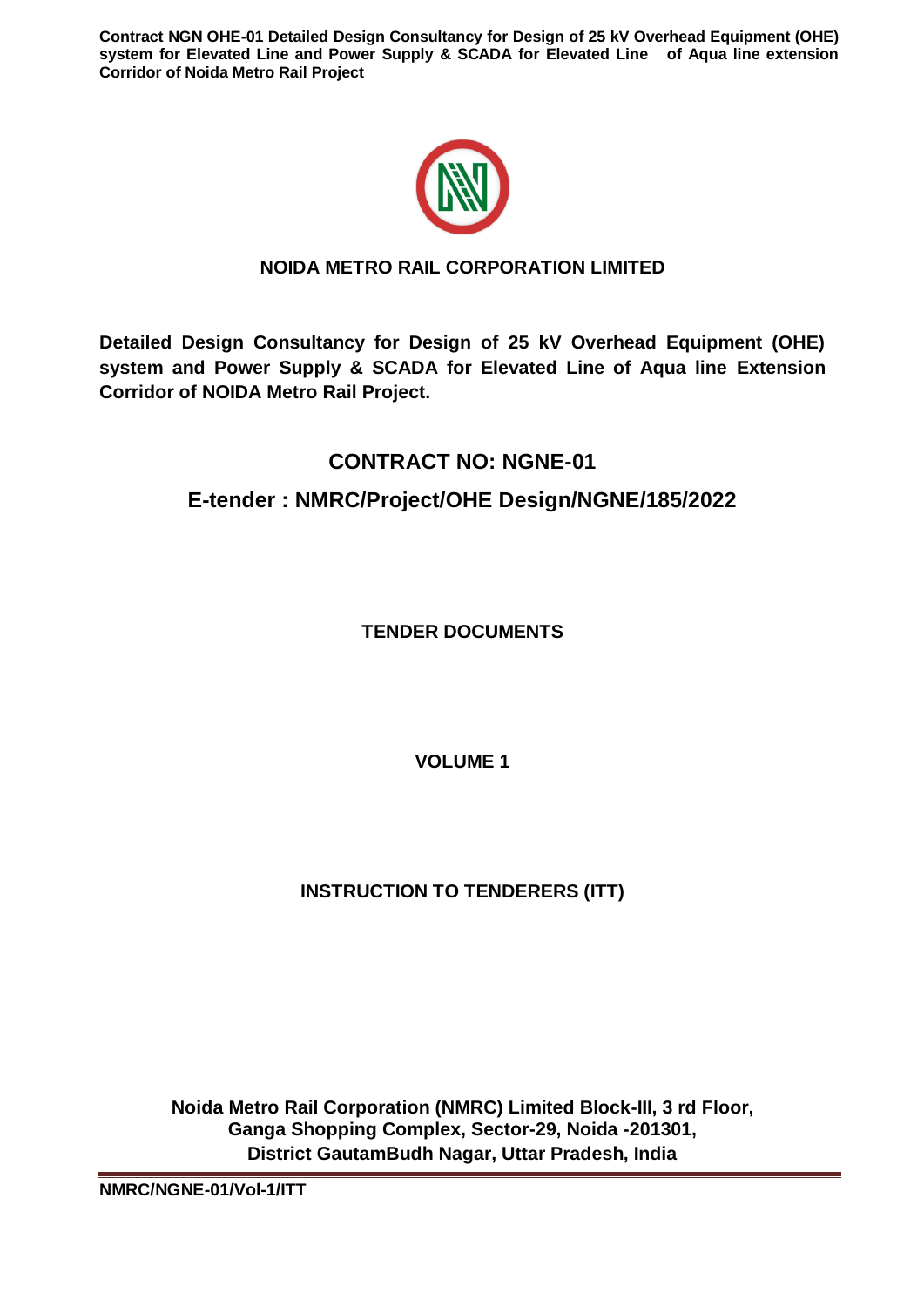# **CONTRACT NO: NGNE-01**

**TENDER DOCUMENTS**

**VOLUME 1**

**INSTRUCTION TO TENDERERS**

**NMRC/NGNE-01/Vol-1/ITT**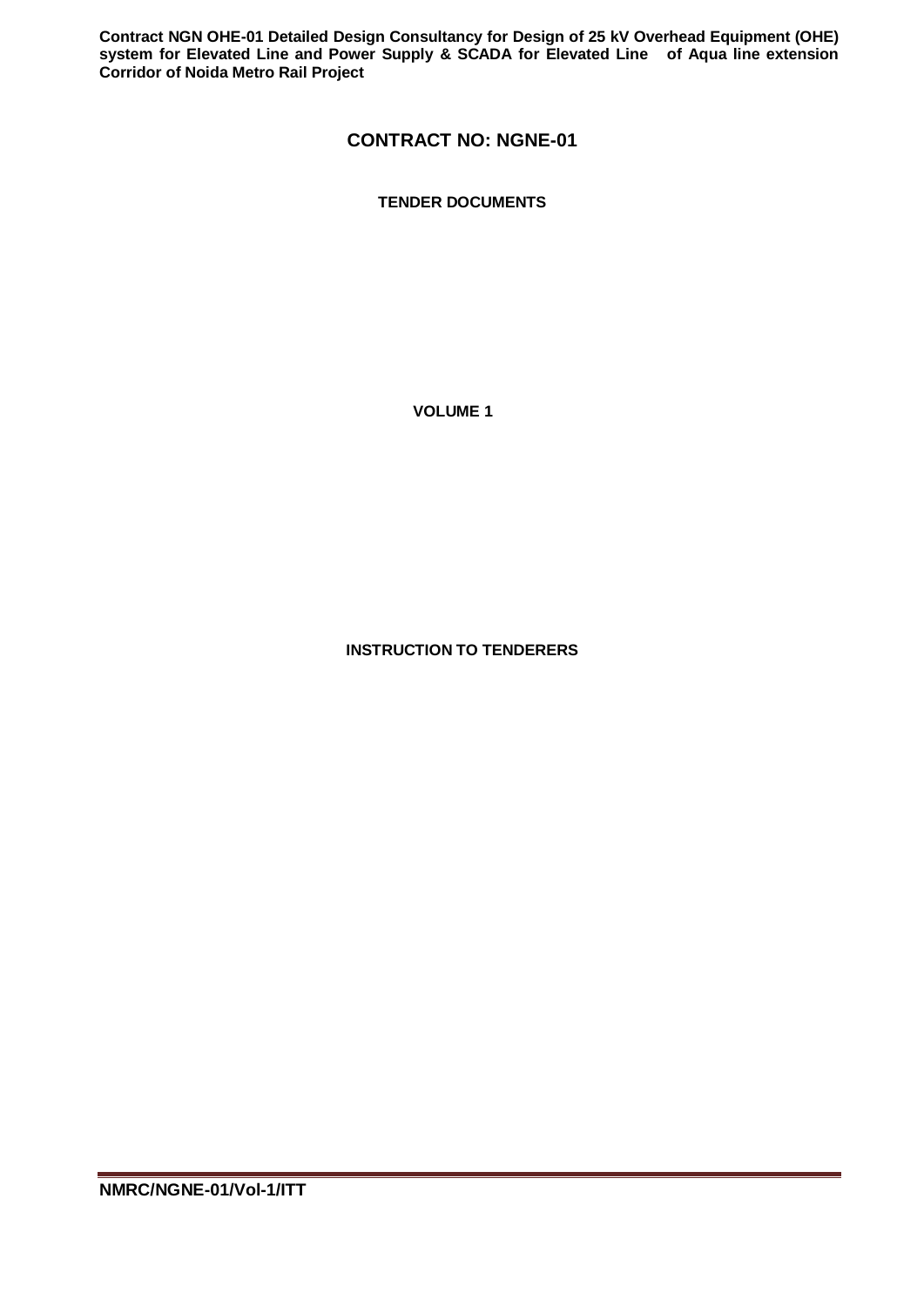## **INSTRUCTIONS TO TENDERERS**

## **A. General**

#### **A1. General Description of the work**

This contract is for the work as **"Contract:-Detailed Design Consultancy for Design of 25 kV Overhead Equipment (OHE) system for Elevated Line and Power Supply & SCADA for Elevated Line of Aqua line extension Corridorof Noida Metro Rail Project.***"*

A1.1 The Scope of Work for this contract is further described in the Volume 3 of tender documents.

#### **A2. Source of Funds**

This work shall be financed through equity participation of Government of India and Government of Noidaand other appropriate means of Noida Metro Rail Corporation Ltd.

## **A3. Eligible Tenderers**

This is an open competitive e-tender and all companies, corporations, partnership firms, who are involved in execution of this type of work and those who fulfill the financial soundness and work experience criteria and other requirements laid down in this document are eligible to participate.

## **A4. Qualification of the Tenderer**

- A4.1 The Tenderer shall submit a written power of attorney, duly notarized, authorizing the signatory (ies) of the Tender to commit the tenderer along with Board Resolution confirming authority on the persons issuing the Power of Attorney for such actions
- A4.2 Each Tenderer is required to confirm and declare with his Tender that no agent, middleman or any intermediary has been, or will be, engaged to provide any services, or any other item or work related to the award and performance of this Contract and declare that no agency commission or any payment which may be construed as an agency commission has been, or will be, paid and that the tender price will not include any such amount. To fulfill this requirement, the tenderer has to sign the declaration given as Appendix-11 of FOT. If the Employer subsequently finds to the contrary, the Employer reserves the right to declare the Tenderer as non-compliant, and declare any Contract if already awarded to the Tenderer to be null and void.
- A4.3 Canvassing or offer of an advantage or any other inducement by any person with a view to influencing acceptance of a Tender will be an offence under laws of India. Such action will result in the rejection of the Tender, in addition to other punitive measures.

# **A5. One Tender per Tenderer**

A Tenderer shall submit only one bid. If a tenderer who submits or participates in more than one bid, all tenders in which the tenderer has participated as sole tenderer shall be considered invalid.

#### **Cost of Tendering**

**A6.** The Tenderer shall bear all costs associated with the preparation and submission of his tender and the Employer will in no case be responsible or liable for those costs, regardless of the conduct or outcome of the tender process.

#### **A7. Site Visits**

A7.1 The Tenderer is advised to visit and examine the Site of Works and its surroundings and obtain for himself on his own responsibility all information that may be necessary for preparing the Tender and entering into a contract for the proposed work. The costs of visiting the Site shall be borne by the Tenderer. It shall be deemed that the Contractor has undertaken a visit to the Site of Works and is aware of the site conditions prior to the submission of the tender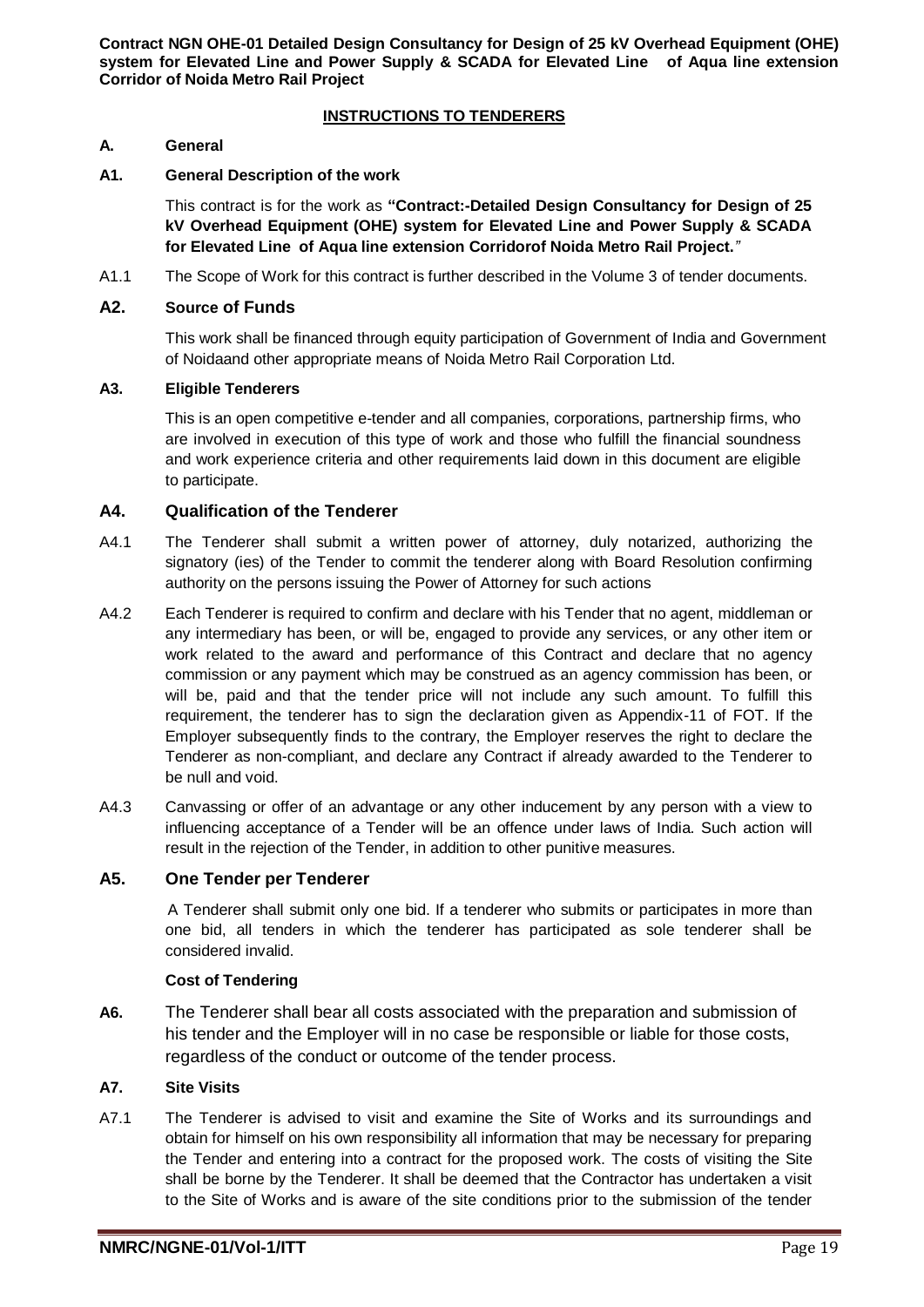documents.

- A7.2 The Tenderer and any of his personnel will be granted permission by the Employer to enter upon his premises and lands for the purpose of such inspection, but only upon the express condition that the Tenderer, and his personnel, will release and indemnify the Employer and his personnel from and against all liability in respect thereof and will be responsible for death or personal injury, loss of or damage to property and any other loss, damage, costs and expenses incurred as a result of theinspection
- A7.3 The Tenderer shall note General Conditions of Contract (GCC) Sub Clause 4.9 in which it is deemed that the Tenderer has taken into account all the factors that may affect his Tender in preparing his offer.Tender Documents

## **B1. Content of Tender Documents**

B1.1 The Tender Documents, as listed below, have been prepared for the purpose of inviting tenders for and construction of all Permanent and Temporary Works in connection with "**Contract:- Detailed Design Consultancy for Design of 25 kV Overhead Equipment (OHE) system for Elevated Line and Power Supply & SCADA for Elevated Line of Aqua line extension Corridor of NoidaMetro Rail Project***"*and as more particularly described in these documents.

#### **Volume 1**

- Notice Inviting Tender
- Instructions to Tenderers (including Annexures)
- Form of Tender (including Appendices)

#### **Volume 2**

- General Conditions of Contracts
- Special Conditions of Contract (including Schedules)

#### **Volume 3**

• Scope of Works

# **Outline Design Criteria**

# **Volume 4**

- Financial Package
- B1.2 The Tenderer is expected to examine carefully the contents of all the above documents. Failure to comply with the requirements of the Tender documents will be at the Tenderer's own risk. Tenders that are not substantially responsive to the requirements of the Tender documents will be rejected.
- B1.3 The Tenderer shall not make or cause to be made any alteration, erasure or obliteration to the text of the Tender Documents.

# B2. **Content of Supporting Documents**

Not used.

# B3. **Clarification of Tender Documents**

- B3.1 The Tenderer shall check the pages of all documents against page numbers given in indexes and summaries and, in the event of discovery of any discrepancy, the Tenderer shall inform the, DGM/Electrical NMRCforthwith.
- B3.2 Should the Tenderer for any reason whatsoever, be in doubt about the meaning of anything contained in the Invitation to Tender, Tender Documents or the extent of detail in the Employer's Requirements, Technical Specifications and Tender Drawings etc., the Tenderer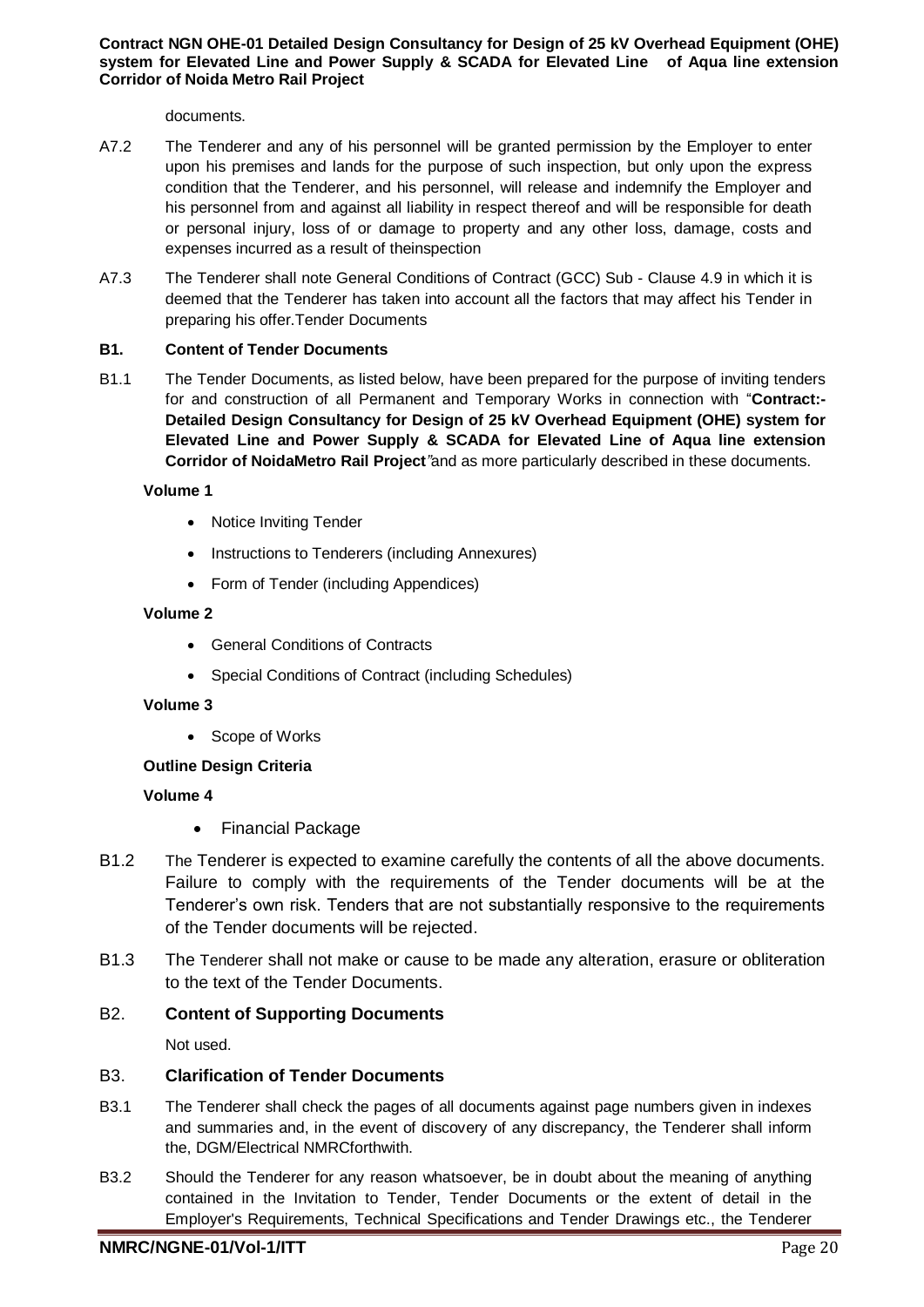shall seek clarification from DGM/Electricalby uploading the same on NMRC e-tendering portal, not later than the last date of seeking clarification given in the key details of Notice Inviting Tender. Any such clarification, together with all details on which clarification had been sought, will be copied to all Tenderers without disclosing the identity of the Tenderer seeking clarification.

- B3.3 Except for any such written clarification by DGM/Electrical, NMRC which is expressly stated to be by way of an addendum to the documents referred to in paragraphs B1.1 above and/or for any other document issued by the Employer which is similarly described, no written or verbal communication, representation or explanation by any employee of the Employer or the Engineer shall be taken to bind or fetter the Employer or the Engineer under the Contract.
- B3.4 **Correspondence:** All correspondence from NMRC pertaining to this tender till the award of the work with tenderer shall be done by DGM/Electrical

## B4. **Amendment to Tender Documents**

B4.1 During the tender period, the Employer may issue further instructions to Tenderers or any modifications to existing tender documents in the form of an addendum. Such an amendment in the form of an addendum will be uploaded on the e-tendering portal **http://etender.up.nic.in**within the date given in NIT which shall be available for all the prospective tenderers who have purchased the tender document in the tender period. In case of delay beyond the last date of issuing addendum given in NIT, the date of submission, at its sole discretion may be extended by NMRC under Clause D2.6 of ITT.

Without prejudice to the order of preference as specified in Clause 1.5 of General Conditions of Contract, the provisions in such addenda shall take priority over the Invitation to Tender and Tender Documents issued previously. Tenderers should download such addenda and consider them in the tender submittal.

- B4.2 The Tenderer should note that there might be aspects of his Tender and/or the evaluation documents submitted with the Tender that will necessitate clarification. It is intended that any aspect of the said evaluation documents and any amendments or clarification which are to have contractual effect will be incorporated into the Contract either:
	- (a) by way of Special Conditions of Contract to be prepared by the Employer and agreed in writing by the Tenderer prior to and conditional upon acceptance of the Tender; or
	- (b) by the Tenderer submitting, at the written request of the Employer, documents which are expressly stated to form part of the Tender, whether requested before or after submission of the documents forming part of the Tender, identified in paragraphs C2.3(a) to C2.3(i) below, and whether as supplements to, or amended versions of such documents.

Save as aforesaid, all such amendments or clarifications shall have contractual effect.

#### **B. Preparation of Tenders**

#### **C1. Language**

Tenders and all accompanying documents shall be in English. In case any accompanying printed literature is in other languages, it shall be accompanied by an English translation. The English version shall prevail in matters of interpretation.

# **C2. Documents Comprising the Tender**

- C2.1 The Tenderer shall, on or before the date and time given in the Notice of Invitation to Tender, upload his Tender on e-tendering portal http://etender.up.nic.inin accordance with the provision in Clause D1 of ITT.
	- Technical Package of "Contract"
	- Financial Package of "" as per the provisions given in clause C15 below.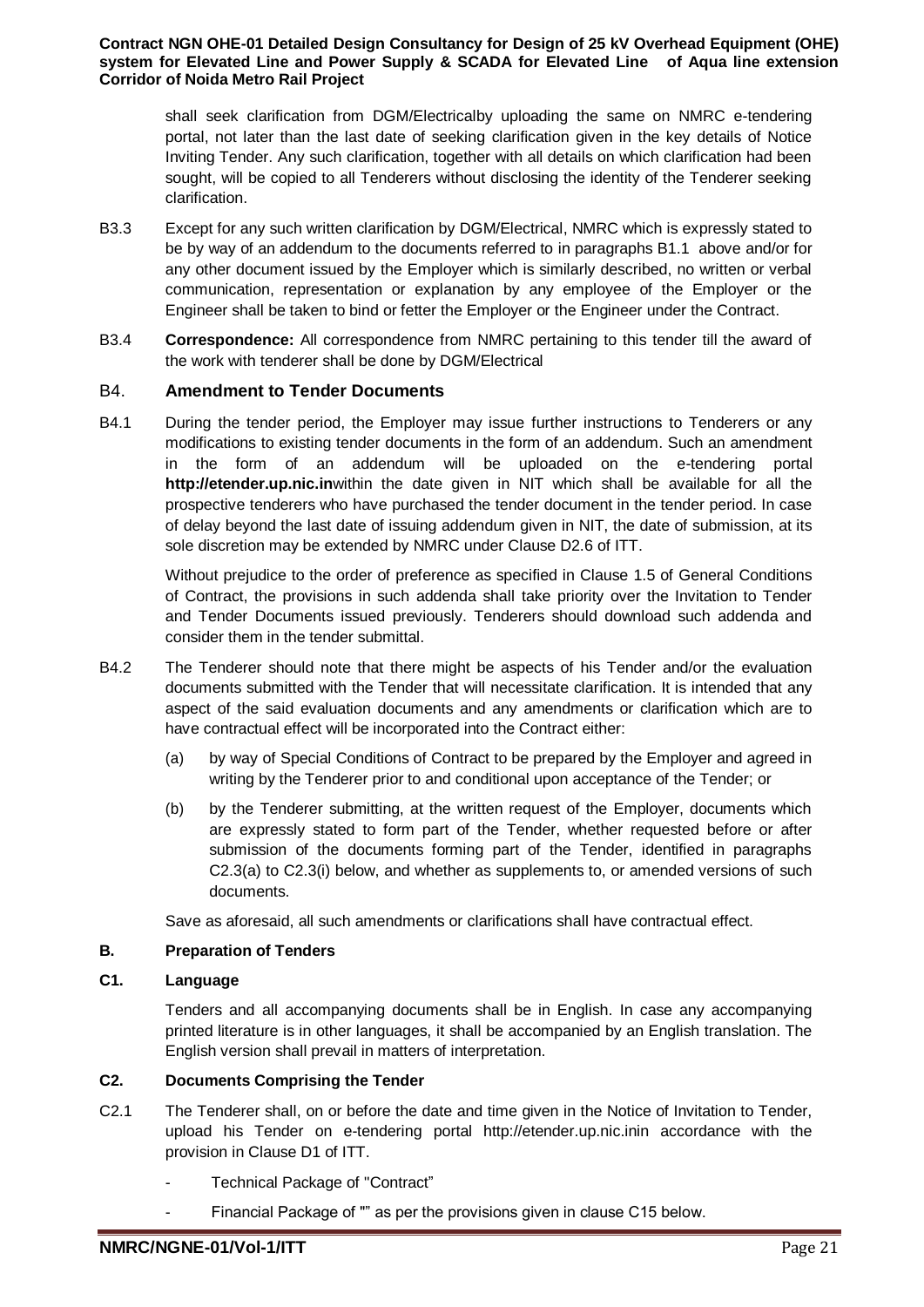Technical Package of this submission shall contain the documents referred to in the subsequent paragraphs C2.2 and C2.3 and all annexure & Appendixes of ITT and FOT respectively.

Financial Package shall contain Volume-4 (Bill of Quantity)/ Pricing Document) of the tender documents duly filled in and complete in all respect (see paragraph C10 and C15).

In submission of the TenderUndertaking for Tender Security Declaration,, Technical Package and Financial Package), Tenderer(s) shall assign person(s) in writing to submit the tender.Should any further documents be required pursuant to paragraphs C2.2 (z) and C2.3 (h) below, the Tenderer will be instructed by the Employer which Package of the Tenderer's submission is to contain such documents.

The Tenderer shall ensure that a receipt/acknowledgement is obtained for the submission of his Tenderate-tendering portalhttp://etender.up.nic.i[n,S](http://www.tenderwizard.com/DMRC)uch receipt/acknowledgement shall be generated by the system after successful uploading of tender submission.

- C2.2 The Tenderer shall submit, as his Tender, the following documents, duly completed which in the event of acceptance of the Tender, shall form part of the Contract:
	- (a) Form of Tender (Without appendices);
	- (b) Appendix 1 to the Form of Tender: Requirements under General Conditions of Contract
	- (c) Appendix 2 to the Form of Tender: (see paragraph C10, C15 andC23);
	- (d) Appendix 3 to the Form of Tender: Outline Quality Plan (see paragraph C4below);
	- (e) Appendix 4 to the Form of Tender: Not used.
	- (f) Appendix 5 to the Form of Tender: Consultant's Technical Proposals (see paraC6);
	- (g) Appendix 6 to the Form of Tender: General Information About the Tenderer;
	- (h) Appendix 7 to the Form of Tender: Staffing Schedules and Organization Chart (see paragraphC12);
	- (i) Appendix 8 to the Form of Tender: Not used.
	- (j) Appendix 9 to the Form of Tender: Tender Index (See paragraphC23);
	- (k) Appendix 10 to the Form of Tender: Not used.
	- (l) Appendix 11 to the Form of Tender: Undertaking for corrupt & fraudulent practice;
	- (m) Appendix12 to the Form of Tender: Copyright Undertaking (see paragraph E2)
	- (n) Appendix13 to Form of Tender: The tenderer may submit minor deviations in this appendix and a confirmation that price of every such minor deviation has been given in the financial package. Minor deviation may be in the employer's requirements or in any other tender requirement which do not alter the basic functionality of the work or part thereof. If there is no such minor deviation, then the tender or must write "NIL" in this Appendix. Tenderer to note that such minor deviations may or may not be accepted by the employer and the tenderer shall not have any right to any claim on this account. The offer in BOQ shall be given without considering any deviation in tender conditions. Tenderer to see note 1 of Appendix-13 of FOT.
	- (o) Appendix 14 to the Form of Tender: Tentative project implementation programme (see paragraph C8)
	- (p) Appendix 15 to the Form of Tender: Financial Data (Construction Works Done during the latest last five financial years)
	- (q) Appendix 16 to the Form of Tender: Financial Data (Commitment For On-going Works/ works in hand)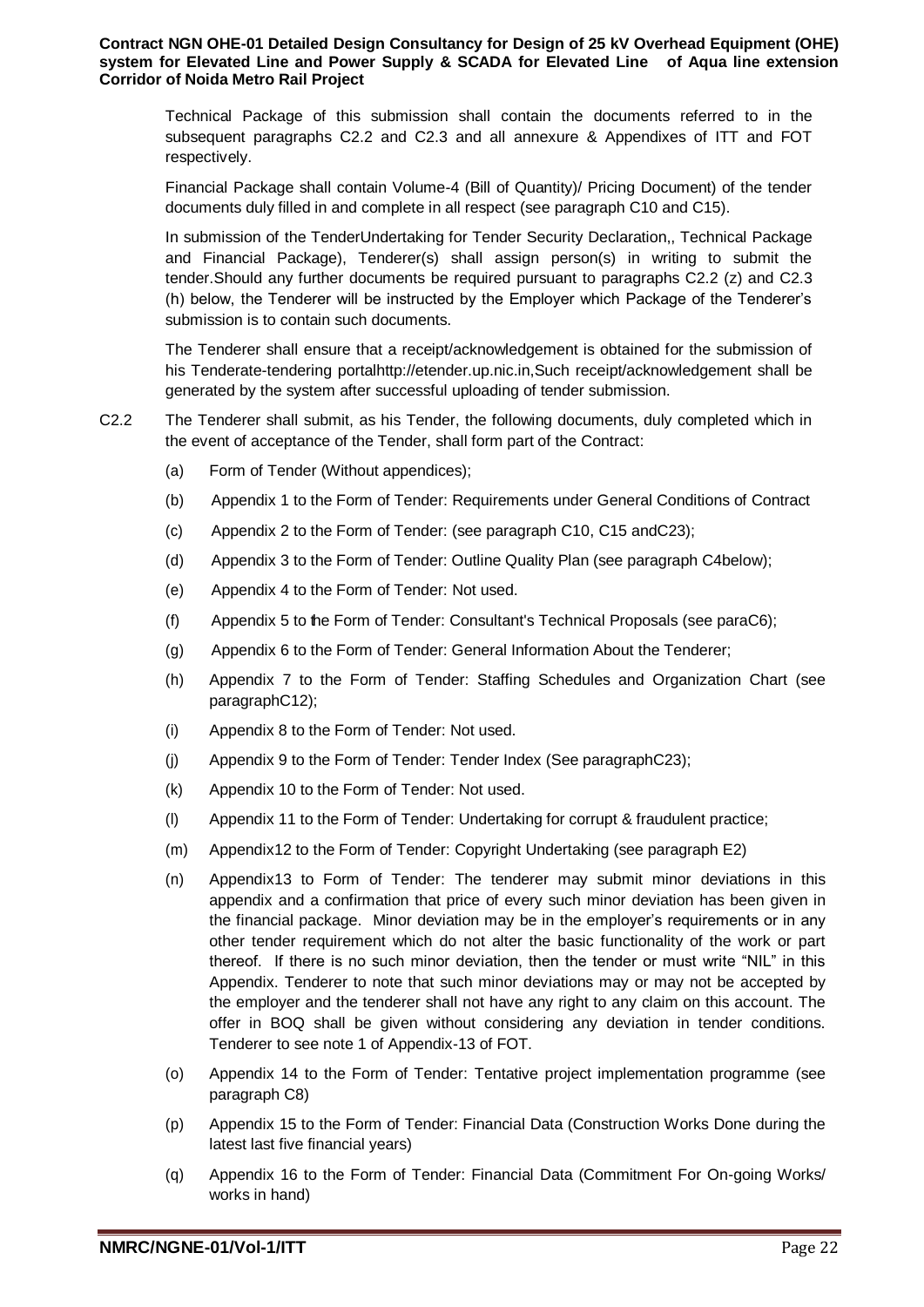- (r) Appendix 17 to the Form of Tender: Construction Work Experience
- (s) Appendix 17A to the Form of Tender: Summary of information provided in Appendix17.
- (t) Appendix 18 to the Form of Tender: Financial Data (Financial Standing)
- (u) Appendix19 and 19A to the Form of Tender: Undertaking as per clause 1.1.3.1 v(a), v(b)& v(c)of NIT.
- (v) Appendix20 to the Form of Tender: Undertaking for not being penalized in a Contract
- (w) Appendix21 to the Form of Tender: Undertaking for Financial stability
- (x) Appendix22to the Form of Tender: Undertaking for Downloaded Tender Document
- (y) Appendix23 and Appendix24 to the Form of Tender: Undertaking as per Clause 1.1.3.1 ix of NIT.
- (z) Appendix 24 performa for submission of list of the Goods, work & services tentatively proposed to be offered with local value addition
- (aa) Appendix 25Not used
- (bb) Appendix 26 Not used
- (cc) Appendix 27 to the Form of Tender: Undertaking for restriction of bidders which shares land border with India.

Any further documents which have been requested in accordance with paragraph B4.2 above.

All original tender documents issued by NMRC are part of Technical Package except the volume containing the Bill of Quantities (BOQ/Pricing Document) which shall be filled and submitted in Financial Package. Tenderers should carefully read and note all the conditions and provisions mentioned in original tender documents issued by NMRC and it shall be deemed that all the conditions and provisions of these documents have been included in their tender submission and accepted to them. The tender shall be submitted online by using class-II/III digital signature of the authorised signatory of the tenderer.

- C2.3 The Tenderer shall submit with his Tender the documents that are identified in paragraphs C2.3(a)-C2.3(i) inclusive. Such documents will be used for the purposes of evaluating and analyzing the Tender but will not form part of the Contract unless the same shall have been expressly incorporated into the Contract in accordance with paragraphs B 4.1 or B 4.2 above.
	- (a) Full details of ownership and control of the Tenderer;
	- (b) Tender Submission Programme (see paragraphC8);
	- (c) Proposed Methodology (see paragraphC9);
	- (d) Details of works including specialized works if already decided to be sub-contracted (see paragraphC11);
	- (e) Details of providers of performance guarantees (see paragraph C19);
	- (f) Details of Contractor's Equipment : Not used;
	- (g) Proposals for use of Works Areas given to him by submitting the layouts showing fabrication and storage areas: Not used;
	- (h) Any further documents which are requested in writing by Employer before submission of the TenderbywayofevaluationdocumentsbutwhicharenottoformpartoftheContract;
	- (i) Following information shall be furnished:
		- (A) DDC works**: JV/Consortium are not allowed to participate in Tender process**

(i) Extent of participation by each member of the consortium in terms of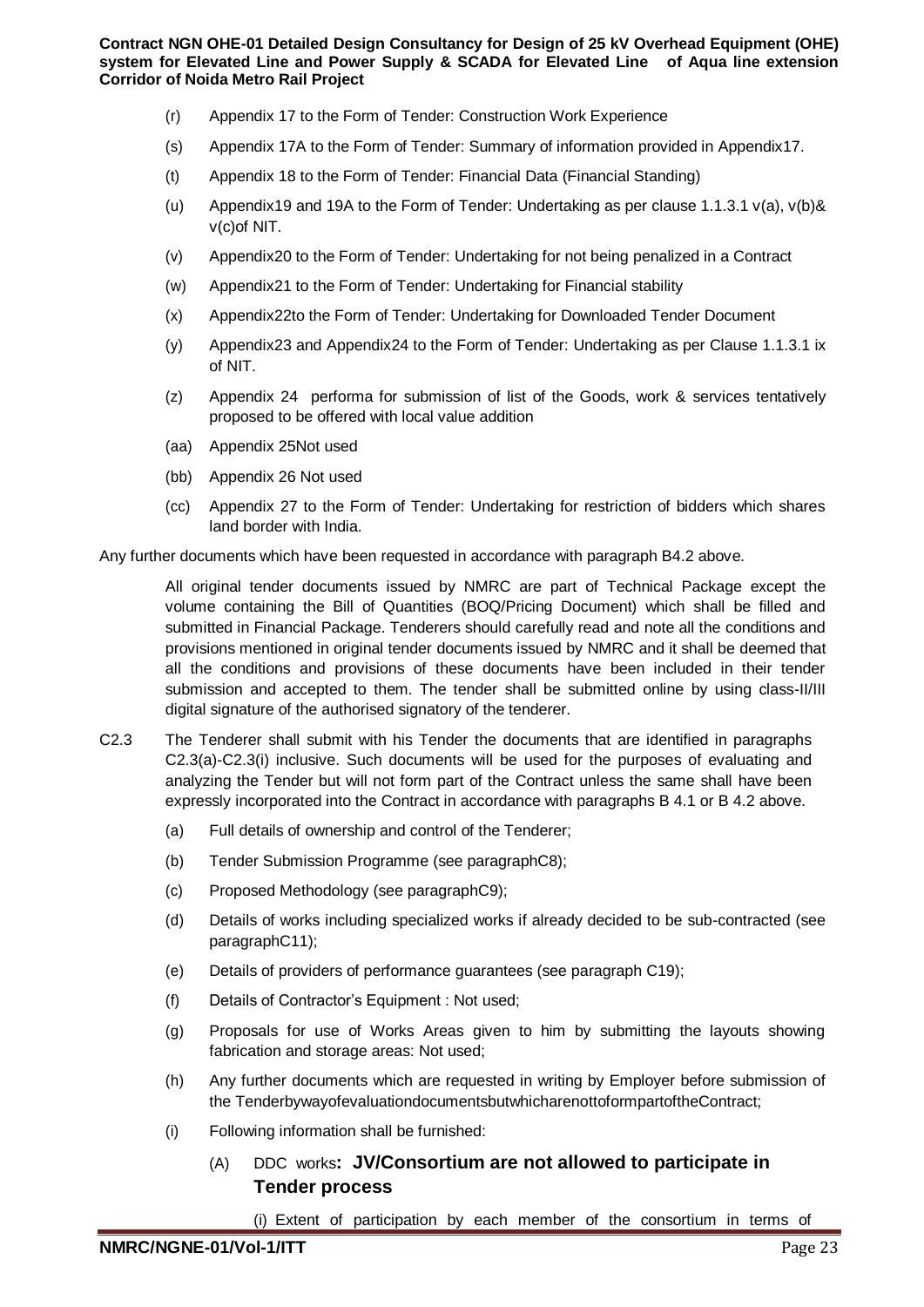percentage of the value of the proposed Contract.

| Member | % of participation |
|--------|--------------------|
|        |                    |
| R      |                    |
| C.     |                    |

- (ii) The tenderer should supply the following information, separately for each member of the consortium.
	- (a) Maximum value of "similar works (as defined in NIT Clause 1.1.3.2)" executed in any one year during the last 7 years (in Rs. equivalent).
	- (b) Value of the commitments and on-going works, on an yearly basis, pertaining to **Detail Design Consultancy** Works, to be completed during the next **30 months** from the first date of the month of the tender submission.

Both (a) and (b) should be updated to price level of last day of the month previous to the month in which the tender is submitted by assuming 2% inflation on foreign currency and 5% on Indian currency**.**

C2.4 The Employer may get, from the Government, partial or complete waiver of taxes, royalties, duties, Labour, cess, octroi, and other levies payable to various authorities. The successful tenderer (the contractor) shall maintain meticulous records of all the taxes and duties paid and provide the same with each running bill. In case the waiver becomes effective, the Contractor will be advised on the process to be followed to obtain the refund from the concerned authority. The Consultant shall arrange for the remit of the refund to the Employer. In case of failure by the Consultant to remit such amounts, the same shall be recovered from amounts due for payment to the Consultant.

With the tender submission, the tenderer shall submit the proof of GST registration in the state of **Uttar Pradesh**or shall submit an undertaking that he will get registered with GST authorities in the state of**Uttar Pradesh**.in case of award of LOA to them.

C2.5 Not used.

#### C2.6 **The tenderers must note the following:**

a) **Not Used.** 

#### b) **Change in Taxes/Duty :**

The contract price shall not be adjusted to take into account any change in taxes, duties, levies or introduction of any new tax, duty, fluctuation in the rates of exchange between the foreign currencies of the contract and Indian Rupees from the last date of submission of tender or levy till the completion date including the date of extended period of contract.

- c) GST is included in the NIT value. The contractor shall maintain details of SGST/UTGST, IGST&CGST paid to Revenue department of the respective state in which the work is carried out and submit the following: -
	- I. Tax Invoice
	- II. GSTR-1 and GSTR-3B return filled with the respective authority or the form of return as amended by the Central/State Government time to time & copy of challans in regard to deposit tax.
	- III. Certificate of the Chartered Accountant in regard to turnover of the contractor relating to NMRC project and deposit of due taxes with respective tax authorities.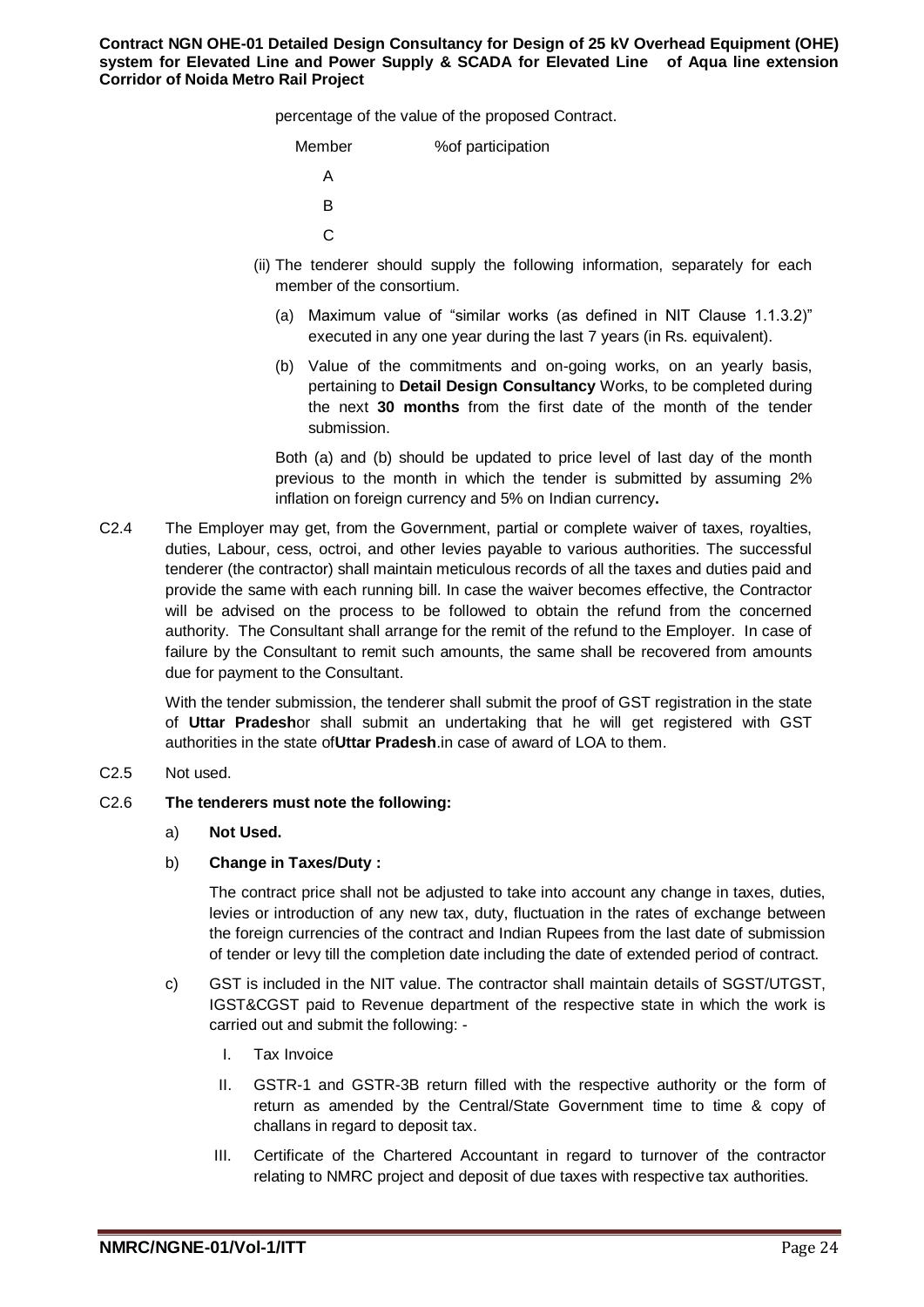IV. Relevant abstract of filled GSTR-1 return showing the details of relevant tax invoice submitted by the contractor.

In view of above, the tenderers are advised to quote the price inclusive of all central/state/local taxes, duties, levies, cess and all other incidental charges required to fulfil the tender conditions including statutory deduction viz., TDS towards Income Tax / GST/Labour cess etc. after considering clause C2.4, C2.5 & C2.6 above.

d) Tender prices shall be quoted in the currencies as stipulated in Financial Package (Volume-4) of tender documents.

#### **C3. Form** of Tender

The Form of Tender shall be completed and signed by a duly authorised and empowered representative of the Tenderer. If the Tenderer comprises a partnership, consortium or a joint venture the Form of Tender shall be signed by a person who is duly authorised by each member or participant thereof or by authorized signatory of each member. Signatures on the Form of Tender shall be witnessed and dated. Copies of relevant powers of attorney shall be attached.

## **C4. Outline Quality Plan**

The Tenderer shall submit **Appendix-3** of Forms Of Tender to form part of his Tender an Outline Quality Plan illustrating the intended means of compliance with the Scope of Work & Design Criteria (Volume 3) and setting out in summary form an adequate basis for the development of the more detailed document required. The Outline Quality Plan shall contain sufficient information to demonstrate clearly the proposed method of achieving the Tenderer's quality objectives with regard to the requirements of the Contract.

#### **C5. Outline Safety& Health Plan and Outline Environment Plan**

Not used.

#### **C6. Tenderer's Technical Proposals**

- C6.1 The Tenderer shall submit as **Appendix-5** of FOT to form part of its Tender, the Tenderer's Technical Proposals as described in Clause C2, and Annexure 1 of this ITT.
- C6.2 The Tenderer shall be required to amplify, explain and develop the Consultant's Technical Proposals in substantially greater detail during the tender evaluation period such that they may be confirmed as complying clearly with the Scope of Work & Design Criteria (Volume 3) and, in accordance with paragraph B4.2 herein, can be incorporated into the Contract. Only those aspects of the Consultant's Technical Proposal that the Employer (at his sole discretion) considers clearly conforming, will form part of the Contract.

#### **C7. Designer**

- C7.1 The Tenderer should note the requirements of warranties and obligations contained in Clause35 of GCC.
- C7.2 Not used.

#### **C8. Tender Programme**

- C8.1 The Tenderer shall submit with his Tender as **Appendix 14** of FOT, a Tender Programme which shall indicate how the Tenderer intends to organize and carry out the Works and achieve Stages and complete the whole of the Works by the appropriate Key Dates. Detailed requirements for the Tender Programme are set out in **Annexure-2** to these Instructions to **Tenderers**
- C8.2 The Tender Programme shall be prepared in terms of weeks from the Date given in Letter of Acceptance or Employer's Notice to Proceed.
- C8.3 The Tender Programme shall not in any event be construed as a submission of the Works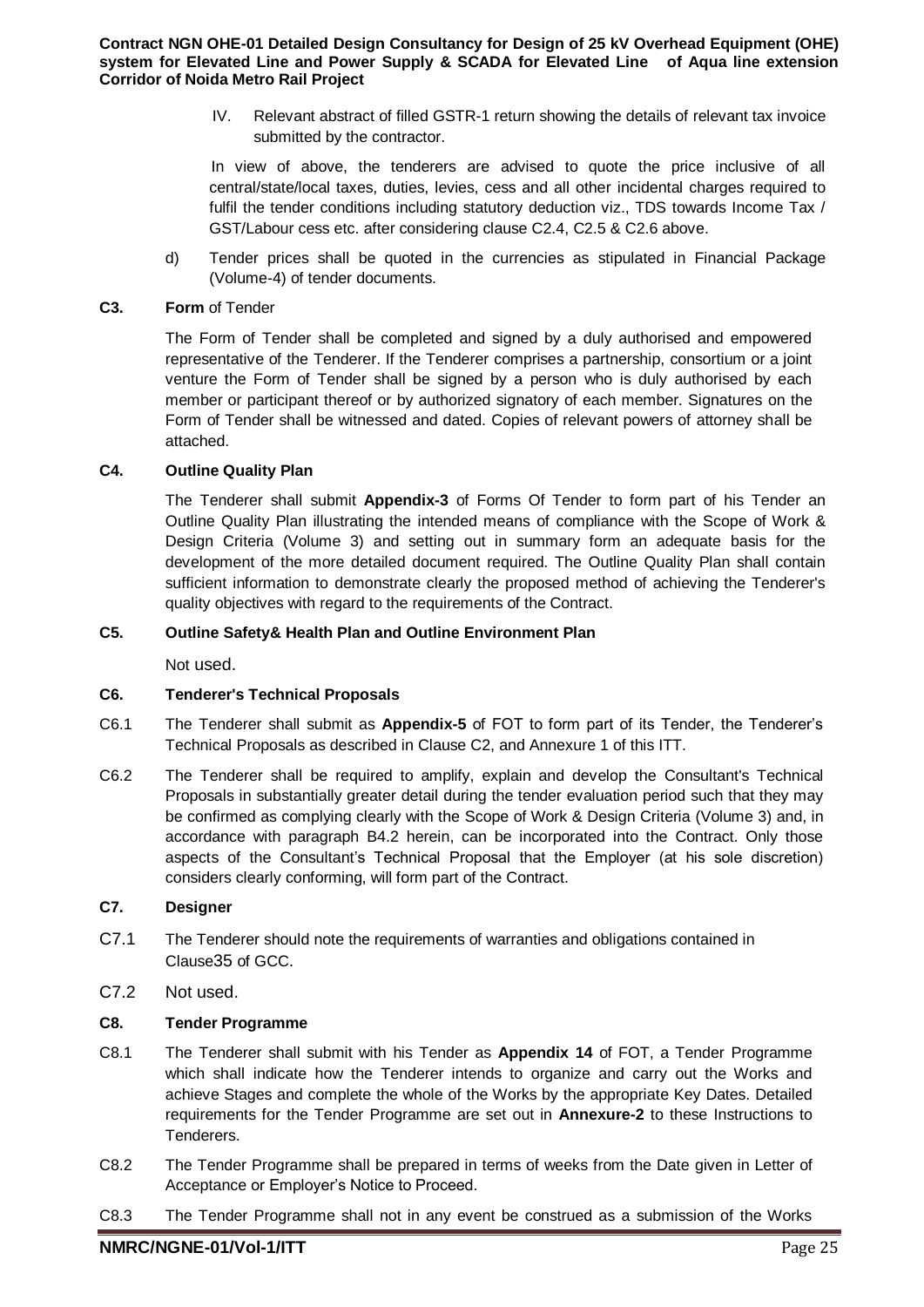Programme.

## **C9. Manufacture, Installation and Construction Methods**

Not used.

#### **C10. Payment Schedule:**

The payment for items given in Bill of Quantity(Volume 4) shall be made on the basis of actually completed works.

#### **C11. Sub-Contracts**

- C11.1 Sub-contracting shall be generally limited to 50% of the Contract price. The terms and conditions of sub-contracts and the payments that have to be made to the sub- contractors shall be the sole responsibility of the Consultant. All the sub-contractors are to be approved from NMRC.
- C11.2 Not used.
- C11.3 The Terms and Conditions of the sub-contract are the sole prerogative of the Contractor and are deemed to be included in the contract price.

## **C12. Staffing Schedule and Related Details**

- C12.1 The Tenderer shall submit with his Tender (**Appendix-7** of Form of Tender) a staffing schedule containing the names, qualifications, professional experience and corporate affiliation of all proposed management personnel (above the level of shift supervisor) and specialists for this work. Details shall be included for all such personnel whether directly employed or engaged on a consultancy or advisory basis and whether associated with the design or the construction of the Works. The submission shall include a provisional management structure and organization chart showing areas of responsibility, relative seniorities and lines of reporting. The proposed staffing plan shall be in conformity with the **Annexure 3 and 4** of ITT.
- C12.2 The Tenderer shall include his proposals for his Co-ordination Control Team and include the name and qualifications of the Team Leader responsible for the interface co-ordination with Designated Contractors.
- C12.3 In case the successful tenderer is a JV/Consortium having a foreign partner and if the experience of Electrical works for the purpose of qualifying the minimum eligibility criteria is fulfilled by the foreign partner then the foreign partner shall submit an additional Bank Guarantee (In addition of performance security) of an amount equal to 10% of the contract value as per LOA for the fulfillment of the condition of deployment of key staff and the expatriate Project Manager for the project. This bank guarantee shall be valid up to the completion period of the contract and shall be from Scheduled commercial Bank (including Scheduled Commercial Foreign Banks) in India in the currency in which the contract price is payable. This Bank Guarantee shall be furnished to the employer within 30 (thirty) days of receipt of the Letter of Acceptance. The form of this Bank Guarantee provided in **Annexure-7A** of ITT.

#### **C13. Contractor's Equipment**

Not used.

# **C14. Proposals for Use of Work Areas**

Not used.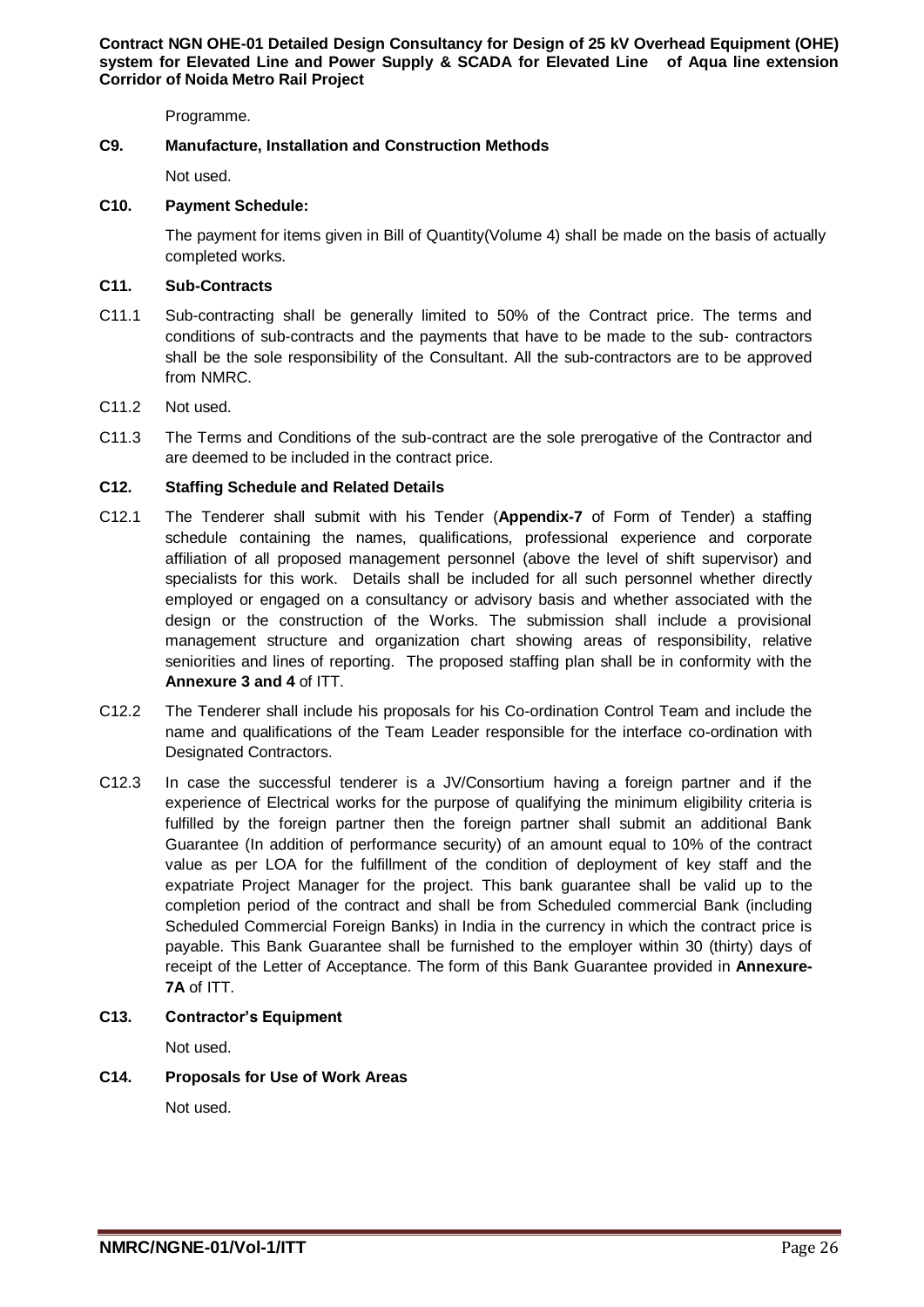#### **C15. Pricing Document**

- C15.1 The Pricing Document is included in Bill of Quantities; Volume4. The Tenderer shall complete the Pricing Document in accordance with the instructions given in Bill of Quantity/Pricing Document. The completed Pricing Document including price of minor deviations in **Annexure-13A** for such deviation as mentioned in **Appendix-13** of FOT shall be submitted.
- C15.2 The price of each such minor deviation will be the price which the tenderer agrees to offer to the employer from his quoted offer in BOQ if deviation is agreed by the employer. Any such deviation without a price shall not be considered and will be treated as withdrawn by the tenderer. Any other deviation mentioned anywhere in the submission other than in **Appendix-13**of FOT shall be considered as if mentioned inadvertently by the tenderer and shall be considered as withdrawn without any confirmation from the tenderer.
- C15.3 The Tenderer is to note the key dates as given in Appendix-1 of SCC. These are to be adhered to strictly failing which Liquidated Damages as mentioned against each key date shall be levied to the consultant. Prior to Date of Commencement, Key Dates will be converted to calendar dates.

#### **C16. Currencies of Tender and Payment**

C16.1 The Tenderer shall give his priced offer for BOQ in the currencies as stipulated in the BOQ (Volume-4) of tender documents.

#### **C17. Tender Validity**

The Tender shall be valid for a period of **180 days** from the latest Date of Submission of Tenders. In exceptional circumstances, prior to expiry of the original tender validity period, the Employer may request that the Tenderers extend the period of validity for a specified additional period. The request and the responses thereto shall be made in writing or by facsimile. A Tenderer may refuse the request. A Tenderer agreeing to the request will not be required or permitted to modify his tender, for the period of extension.

#### **C18. Tender Fee/ Tender document cost and Tender Security/ Earnest Money Deposit (EMD)**

#### C18.1.1 **Tender fee/ tender document cost:**

The instrument type for payment of tender fee/ tender document cost is to be done only by RTGS, NEFT & IMPS. No other mode of payment will be accepted. The detail of Bank account of NMRC to facilitate the payment is mentioned at C18.1.4 below. The bidders will be required to upload scanned copies of transaction of payment of tender fee/tender document cost including e-receipt (clearly indicating UTR No. and tender reference i.e. must be entered in remarks at the time of online transaction of payment, failing which payment may not be considered) to be uploaded in online bid submission. No copies of transaction of payment are required to be sent to the office of DGM/Electrical

**Note: The payment of the tender cost is acceptable from any account. However, tenderer shall submit such transaction details along with their tender submission on eportal. If the same transaction reference number has been submitted for more than one bids, all such bids shall be considered ineligible and summarily rejected.**

# C18.1.2 **Tender security/ EMD:Tenderer shall upload scanned copy of Undertaking for Tender Security Declaration as per Annexure-6 of ITT at the time of online bid submission. If Undertaking for Tender Security Declaration is not submitted or is not in prescribed format then such bids shall be considered ineligible and summarily rejected**.

#### C18.1.3 Not used

C18.1.4 To facilitate payment of Tender Fee and Tender Security through RTGS, NEFT & IMPS, the details of bank account of NMRC is mentioned below: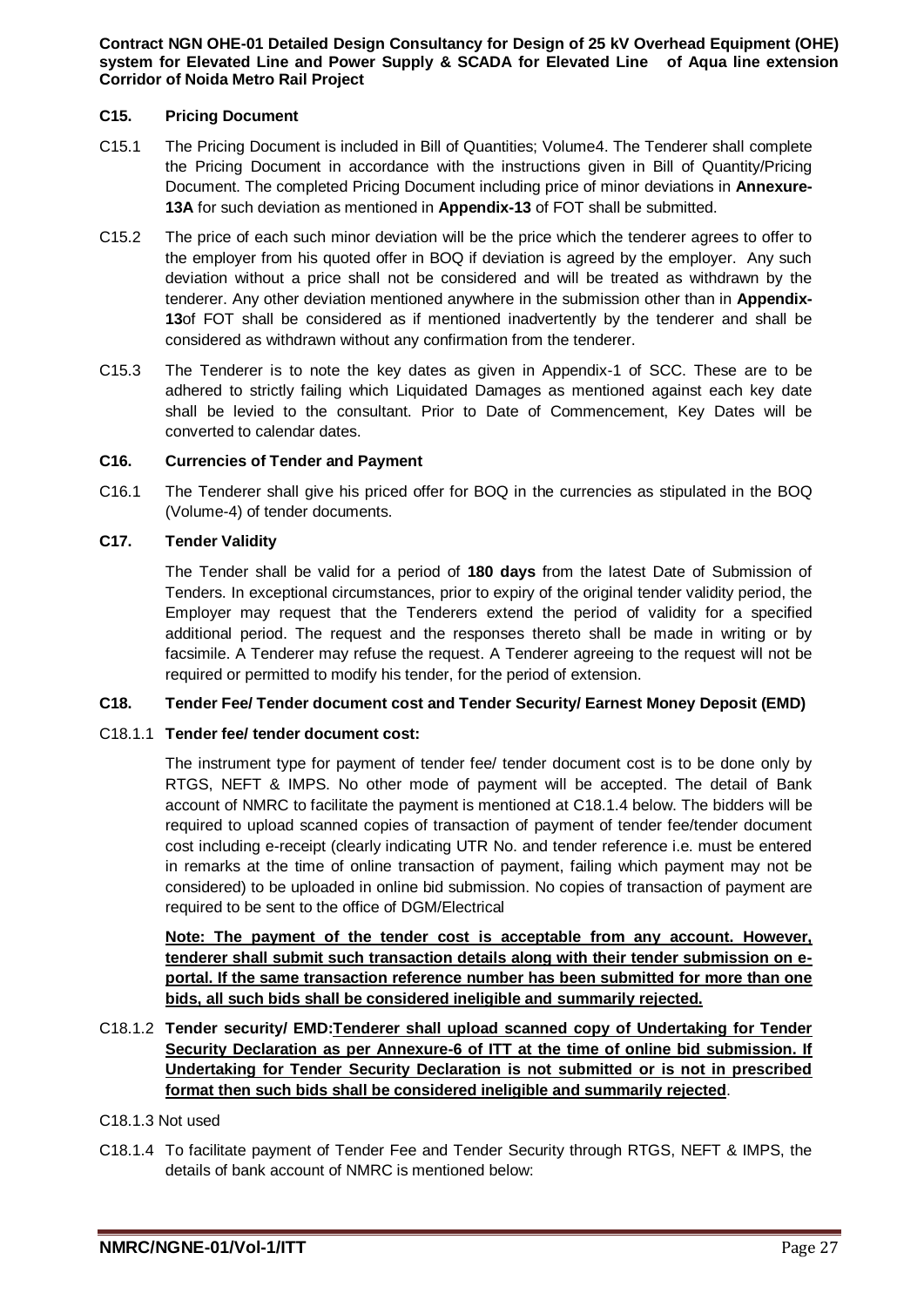| Name of<br><b>Bank</b>           | <b>Bank's Address</b>                                                                           | <b>Account</b><br>Name & No. | <b>Account</b><br><b>Type</b> | <b>IFSC code</b>                 |
|----------------------------------|-------------------------------------------------------------------------------------------------|------------------------------|-------------------------------|----------------------------------|
| <b>State Bank</b><br>India<br>Ωf | State Bank of India (04077) -<br>Sector 18, Noida , Gautam Budh<br>Nagar, Uttar Pradesh -201301 | $A/c$ No.<br>37707840592     | Current                       | <b>IFSC Code:</b><br>SBIN0004077 |

- C18.2 If Undertaking for Tender Security Declaration is not submitted by a tenderer or is not in prescribed format, then tender(s) of such tenderer(s) shall be rejected considering it as nonresponsive and their Technical package shall not be opened and if opened then it will NOT be evaluated. No post bid clarification shall be sought on tender security.
- C18.3 Deleted..
- C18.4 Deleted.

# C18.5**The tenderer shall submit an undertaking as per Annexure-6 of ITT that in the following cases, the tenderer shall be debarred from participating in the re-tender of this work and also will be debarred from participating in any tender of NMRC for a period as specified in table below**

| <u>:</u> S.No. | Case                                                                                                                                                        | Period of ban*                    |
|----------------|-------------------------------------------------------------------------------------------------------------------------------------------------------------|-----------------------------------|
| 1.             | a) if we resile or withdraw our Tender during the period of<br>Tender evaluation before opening of Financial Package (in<br>case of two package system); or | One year                          |
| 2.             | a) if we resile or withdraw our Tender during the period of Tender<br>evaluation in case of single package system; or                                       | the<br>all<br>In.<br>Two<br>cases |
|                | b) if we do not accept the correction of our Tender price, in terms<br>of Clause E5.2 of ITT, during evaluation of Financial Proposal;<br>or                | years                             |
|                | c) if, having been notified of the acceptance of our Tender by<br>NMRC during the period of tender validity, we                                             |                                   |
|                | (i) fail or refuse to furnish the unconditional acceptance of<br>LOA within the time limit specified in Clause F3.1 of ITT<br>and/or                        |                                   |
|                | (ii) fail or refuse to furnish the Performance Security in<br>accordance with Clause F5.1 of ITT & Clause 3.2 4.2.4 of<br>GCC and/or                        |                                   |
|                | (iii)) fail or refuse to enter into a Contract within the time limit<br>specified in clause F4 of ITT.                                                      |                                   |

\* Period of ban shall be from the date of resiling / withdrawal of this tender or from date of issue of LOA, as the case may be

## **C19. Performance Guarantee, Undertaking and Warranties**

Please refer clause 3.2& 35 of G.C.C. and subclause 3 of SCC

#### **C20. Staff**

The Consultant is responsible for arranging staff for the required duration of the project to the satisfaction of NMRC.

#### **C21. Other Contractors**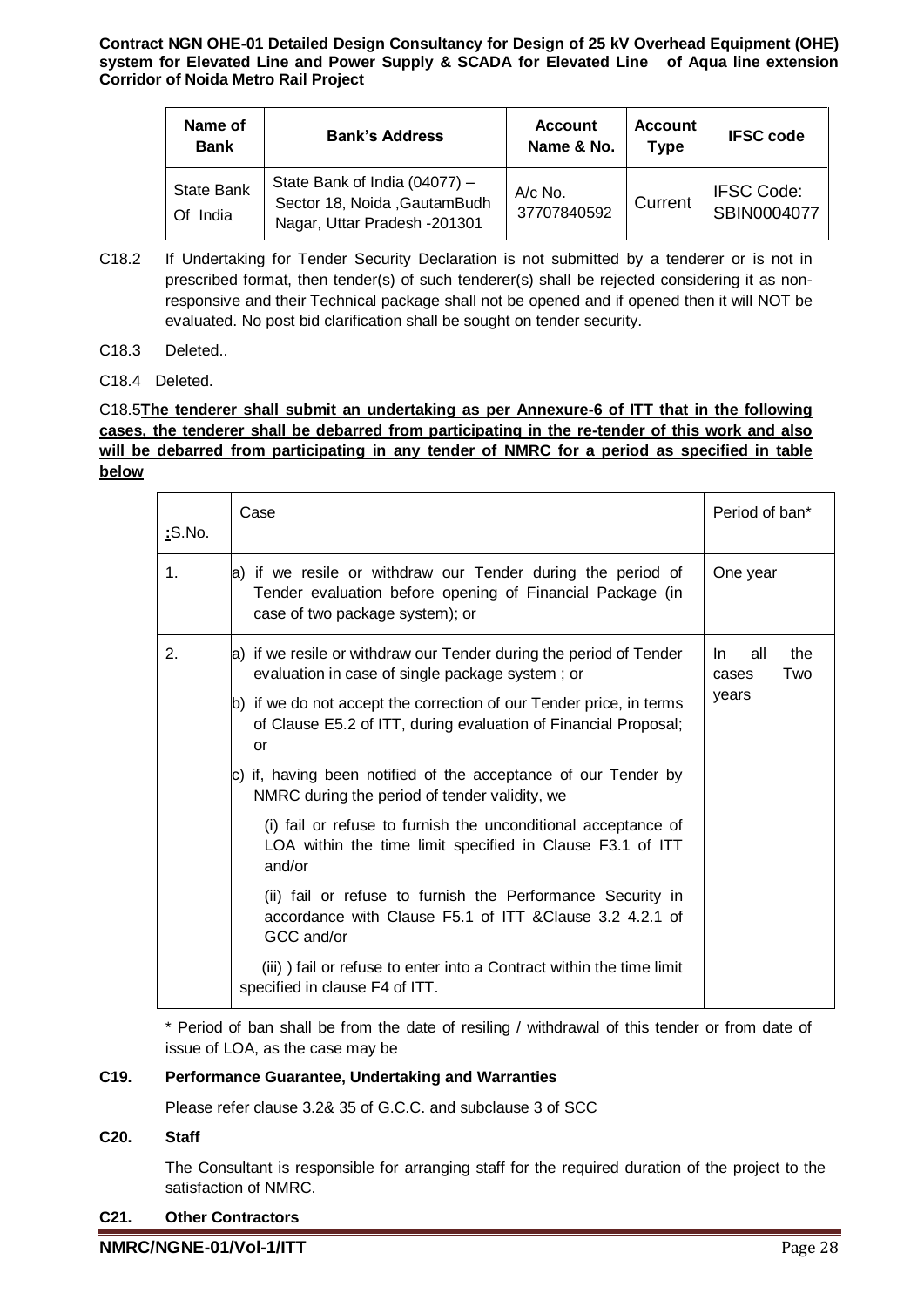Not used.

#### **C22. Insurance**

The Tenderer's attention is drawn to the provisions contained in Clause 15 of the General Conditions of Contract.

#### **C23. Tender Index**

The Tenderer shall include with his Tender an index which cross refers all of the Employer's tender requirements elaborated in these documents to all the individual sections within **Contract** Technical Package and **Contract** Financial Package which the Tenderer intends to be the responses to each and every one of those requirements.

#### **C24. Pre-Tender Meeting**

- C24.1 A Pre-Tender meeting shall be held on the date and location given in the Key details of NIT.
- C24.2 The purpose of the meeting will be to clarify issues and to answer questions on any matter that may be raised at that stage.
- C24.3 The tenderer is requested to submit any question in writing or by facsimile, to reach the Employer not later than the last date of seeking clarification as mentioned in key details ofNIT.
- C24.4 The text of the questions raised by all the tenderer and the responses given will be transmitted without delay to all purchasers of the Tender Documents. Any modification of the Tender Documents listed in paragraph B1 which may become necessary as a result of the Pre-Tender meeting shall be made by the Employer exclusively through the issue of an Addendum pursuant to paragraphB4.
- C24.5 Non-attendance at the Pre-Tender meeting will not be a cause for disqualification of a Tenderer.

#### **C25. Format and Signing of Tender**

- C25.1 The Tenderer shall prepare and submit their tender comprising of (but not limited to) documents described in paragraph C2 of these Instructions.
- C25.2 All documents which are to be submitted as scanned documents shall be typed or written in indelible ink (in the case of copies, legible photocopies are also acceptable and all the pages shall be signed by a person or persons duly authorised to sign on behalf of the Tenderer before scanning and uploading (in .pdf / .jpg / .jpeg format), pursuant to sub-paragraphs A4.1, as the case may be. All pages of the Tender, where entries or amendments have been made, shall be initialed and dated by the person or persons signing the Tender.
- C25.3 Documents submitted in Tender submission shall contain no alterations, omissions or additions, except those to comply with instructions issued by the Employer, or as necessary to correct errors made by the Tenderer, in which case such corrections shall be initialed and dated by the person or persons signing the Tender before scanning and uploading/submitting.

#### **C26. Pricing of Conditions, Qualifications, Deviations etc.**

- C26.1 The tenderer should submit his tender which conforms to the tender documents without material deviation(s) or reservation(s). Where, however, the tenderer gives his offer subject to certain conditions, qualifications, deviations etc., and the tenderer shall provide such details in the format prescribed in **Appendix-13** of FOT and price schedule for unqualified withdrawal corresponding these deviation(s) shall separately be furnished in the format prescribed in **Annexure-13A** of BOQ . Tenders not accompanied by such price schedule shall be considered as deviation(s)/conditions are withdrawn.
- C26.2 Tenderers shall note that except for deviation(s) listed in **Appendix-13** of FOT, the tender shall be deemed to comply with all requirements in the tender documents without any extra cost to the Employer irrespective of any mention to contrary, anywhere else in the tender document.

#### **C. Submission of Tenders**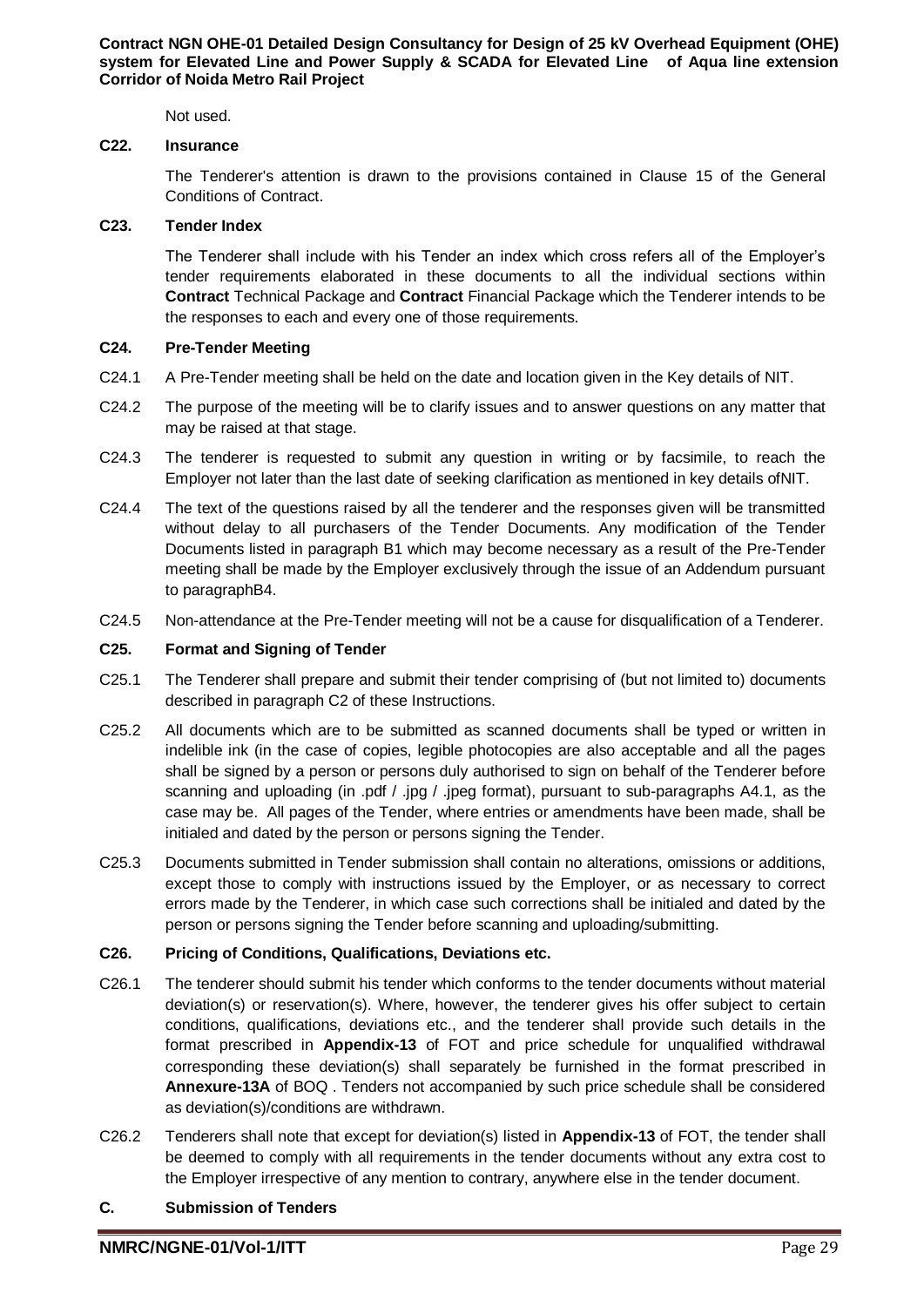- D1. The tenderer shall submit their tender on-line on e-tendering website specified under the Clause 1.1.2 (key details) of NIT.
- D<sub>1</sub>1 deleted
- D1.2 The bidders will be required to upload scanned copies of transaction of payment of tender fee/tender document cost at the time of online bid submission and No copies of transaction of payment are required to be sent to the office of **DGM/Electrical**
- D1.3 The bidders will be required to upload scanned copy of Undertaking for Tender Security Declaration as per Annexure-6 of ITT at the time of online bid submission and copies of Undertaking for Tender Security Declaration are not required to be sent to the office of DGM/Electrical.
	- .
- D<sub>1</sub>4 Deleted
- D1.5 Deleted
- D1.6 Deleted
- D1.7Deleted
- D1.8 The Employer may, at his discretion, extend the deadline for submission of tenders by issuing an amendment, in which case all rights and obligations of the Employer and the Tenderer previously subject to the original deadline will thereafter be subject to the deadline as extended.

## D2. **Late or DelayedTenders**

- D2.1 Tenders have to be uploaded on e-tendering portal http://etender.up.nic.in before the due date and time of tender submission.
- D2.2 NMRC will not be responsible for any delay, internet connection failure or any error in uploading the tender submission. The tenderers are advised to upload their submissions well before the due date and time of tender submission to avoid any problems and last minute rush.
- D2.3 Submission of Tenders shall be closed on e-tendering website of NMRC at the date & time of submission prescribed in NIT after which no tender shall be accepted.
- D2.4 Deleted
- D2.5 Deleted
- D2.6 TheEmployermay,athisdiscretion,extendthedeadlineforsubmissionoftendersbyissuing an amendment in accordance with paragraph B4, in which case all rights and obligations of the Employer and the Tenderer previously subject to the original deadline will thereafter be subject to the deadline as extended.

#### D3. **Modification, Substitution and Withdrawal ofTenders**

- D3.1 Except where expressly permitted by these Instructions, the Tenderer shall not make or cause to be made any alteration, erasure or obliteration to the text of the documents prepared by the Employer and submitted by the Tenderer with or as part of his Tender.
- D3.2 No Tender shall be allowed to be modified by the Tenderer after the deadline for submission of Tenders.
- D3.3 The Tender submitted online will be taken as a final bid.
- D3.4 Withdrawal of a Tender during the interval between the deadline for submission of bids and the expiration of the period of bid validity specified in the Form of Tender shall result in action as per Undertaking for Tender Security Declaration t

# **D. Tender Opening and Evaluation**

**E1. Tender Opening**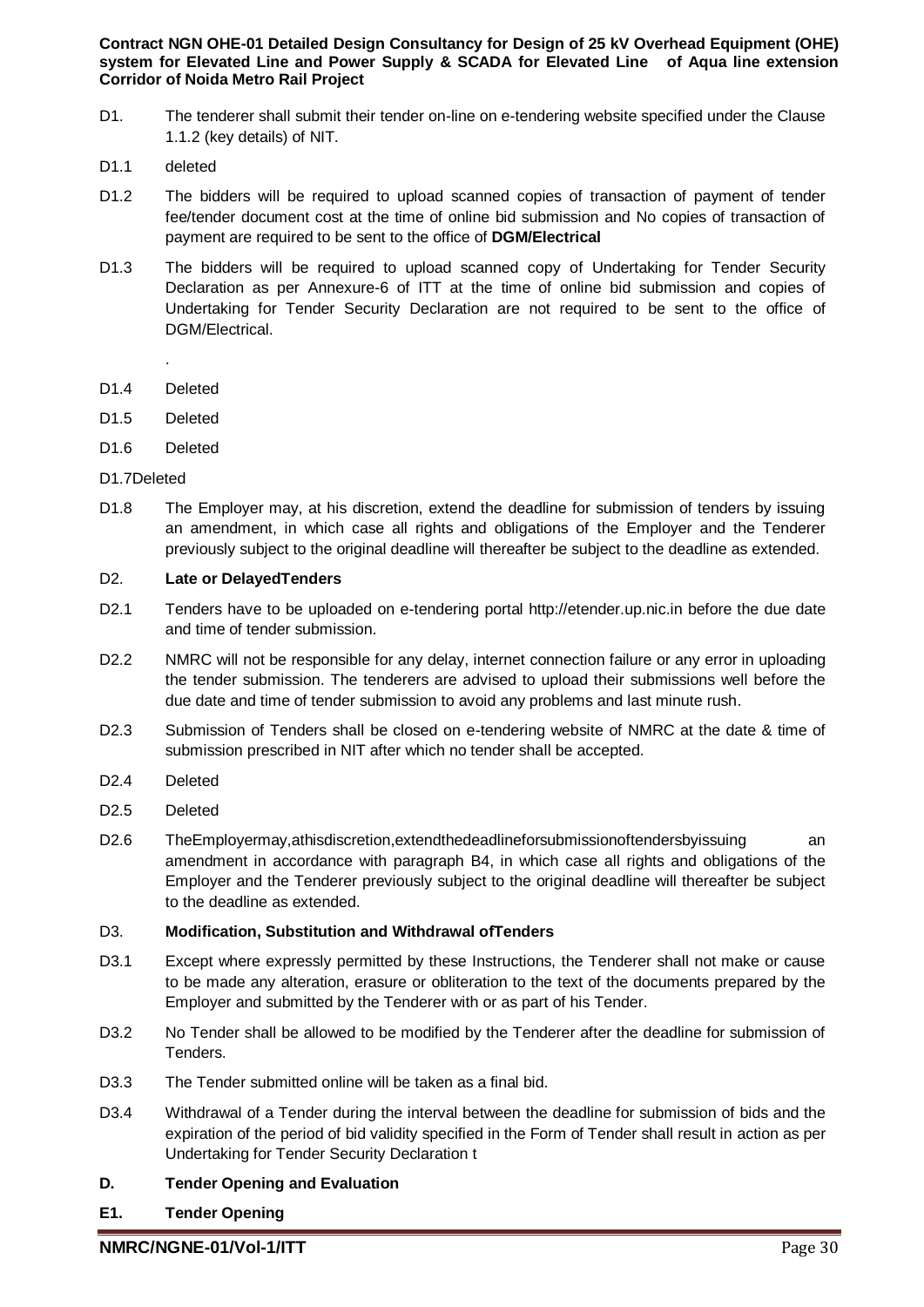- E1.1 Uploaded scanned copy of Undertaking for Tender Security Declaration as per Annexure-6 of ITT will be checked first. Tenders of those tenderers who have not submitted Undertaking for Tender Security Declaration or it is not in prescribed format shall be considered as nonresponsive and liable to be rejected summarily.
- E1.2 The tenders shall be opened online by the opening committee on due date and time of tender opening. On opening of the Tender, NMRC will first check the tender cost through online mode by cross verifying with the details of online transaction.
- E1.3 The Technical Package of all tenderers who have submitted Undertaking for Tender Security Declaration in prescribed format and cost of tender document shall be opened in the presence of representatives of tenderers who choose to attend on date & time as mentioned in tender document in the office of theDGM/Electrical, NMRC Block-III, IIIrd Floor, Ganga Shopping Complex, Sector-29, Noida-201301, Uttar Pradesh.Tenderers may visit NMRC e-procurement web-site to know latest Technical Opening information after completion of opening process. If such nominated date for opening of Tender is subsequently declared as a Public Holiday by the Employer, the next official working day shall be deemed as the date of opening of Technical Package. The Tender of any tenderer who has not complied with one or more of the foregoing instructions may not be considered.
- E1.4 The tenderers name, and other details as the Employer or his authorized representative, at his discretion, may consider appropriate will be announced at the time of tender opening.
- E1.5 The Financial Package(s) which tenderer(s) have uploaded online will be opened on a subsequent date after evaluation of technical packages. Financial packages of only those tenderers whose submissions are found substantially responsive and technically compliant as per clause E4 of ITT will be opened. The time of opening of financial package shall be informed though website only. Tender can visit to NMRC e-procurement website for further information.

## **E2. Confidentiality of Tender Information and Copyright**

- E2.1 Except the public opening of tenders, information relating to the evaluation of tenders and recommendation of contract award shall not be disclosed to Tenderers or any other persons not officially concerned with such process until information on Contract award is communicated to all Tenderers.
- E2.2.1 Any effort by a tenderer to influence the Employer/Engineer in the process of examination, clarification, evaluation and comparison of tenders and in decisions concerning award of contract, may result in the rejection of the tenderer's tender.
- E2.2.2 Notwithstanding Clause E2.2.1, from the time of tender opening to the time of Contract award, if any tenderer wishes to contact the Employer on any matter related to the tendering process, it may do so in writing to DGM/Electrical

#### **E3. Clarification of Tenders**

To assist in the examination, evaluation and comparison of tenders, the Employer may, at his discretion, ask any tenderer for clarification of his tender, including breakdown of unit rates. The request for clarification and the response shall be in writing or by facsimile, but no change in the price or substance of the tender shall be sought, offered or permitted except as required to confirm the correction of arithmetic errors discovered by the Employer in the evaluation of the tenders in accordance with paragraphE5.

# **E4. Evaluation of Tenders**

Tender Security and Technical packages will first be evaluated which will cover following items:

**E4.1 General Evaluation**: First of all it will be determined whether each tender is accompanied with the Undertaking for Tender Security Declaration in prescribed format. Tenders not accompanied with the Undertaking for Tender Security Declaration in prescribed formatshall be rejected and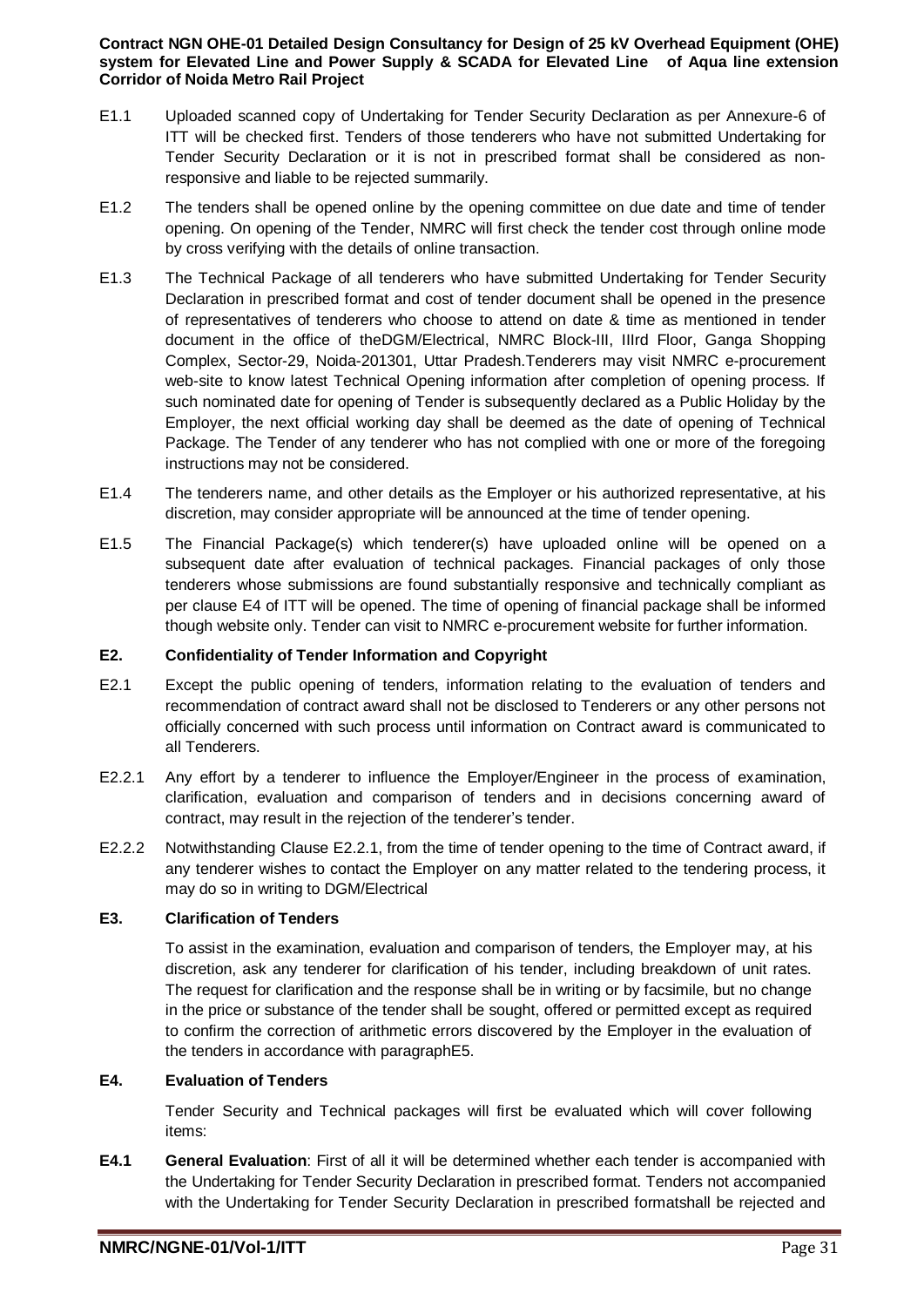may not be evaluated further. Other aspects of general evaluation will be done as per Clause 1.1.3 of NIT and clauses A4.1, A4.2, A4.3and A5 of ITT.

**E4.2 Evaluation of minimum eligibility criteria** – This evaluation will be done to check if the tenderer qualifies the minimum eligibility criteria of "Work Experience", "Financial Standing" as laid down in Clause 1.1.3.2 of NIT and "Bid Capacity" criteria as laid down in Clause 1.1.3.3 of NIT. Tenderers, which do not qualify in any of the minimum eligibility criteria or tender capacity criteria, shall not be considered for further evaluation and shall be rejected.

In case of mismatch in financial data in the submitted documents i.e. in Chartered Accountant certified documents and data in audited balance sheet, the data from the audited balance sheets shall prevail.

## **E4.3 Evaluationof Responsiveness**

The employer will determine whether each tender is substantially responsive to the requirements of the Tender Documents i.e. it conforms to all terms, conditions and specifications of the tender document. In case of any inconformity, the tender shall be disqualified and rejected.

## **E4.4 Evaluation of Material deviation or reservation**

Each tender shall be evaluated for any material deviation or reservation. Material deviation or reservation is one:

- which contains unauthorized changes to the Memorandum of Understanding from the Memorandum of Understanding accepted forPre-qualification (Applicable in case of Pre-qualified tenders only); or
- which contains any deviation inUndertaking for Tender Security Declaration with regards to form and format; or
- which affects in any substantial way, the scope, quality or performance of theworks; or
- which limits in any substantial way, is inconsistent with the Tender Documents, the Employer's right or the Tenderer's obligations under the Contract; or
- whose rectification would affect unfairly the competitive position of other tenderers presenting responsive tenders; or
- Tender having any material deviation or reservation shall be disqualified and rejected.

#### **E4.5 Evaluation of qualifying conditions**

A tender containing any qualification which

- seek to shift to the Employer, another Government Agency or another contractor all or part of the risk and/or liability allocated to the contractor in the Tender Documents; or.
- include a deviation from the Tender Documents which would render the Works, or any part thereof, unfit for their intended purpose; or
- fail to submit a workable methodology and programme to suit the local conditions; or
- fail to commit to the date specified for the completion of the Works, will be deemed nonconforming and shall be rejected.

#### **E4.6 Evaluation of Technical Proposal & other technical data:**

E4.6.1 The Employer will evaluate the technical suitability and acceptability of the proposals as per the employer's requirements. The evaluation shall be based on the documents submitted asperclauseC-2.2&C-2.3andUndertaking for Tender Security DeclarationasperclauseC-18 of ITT.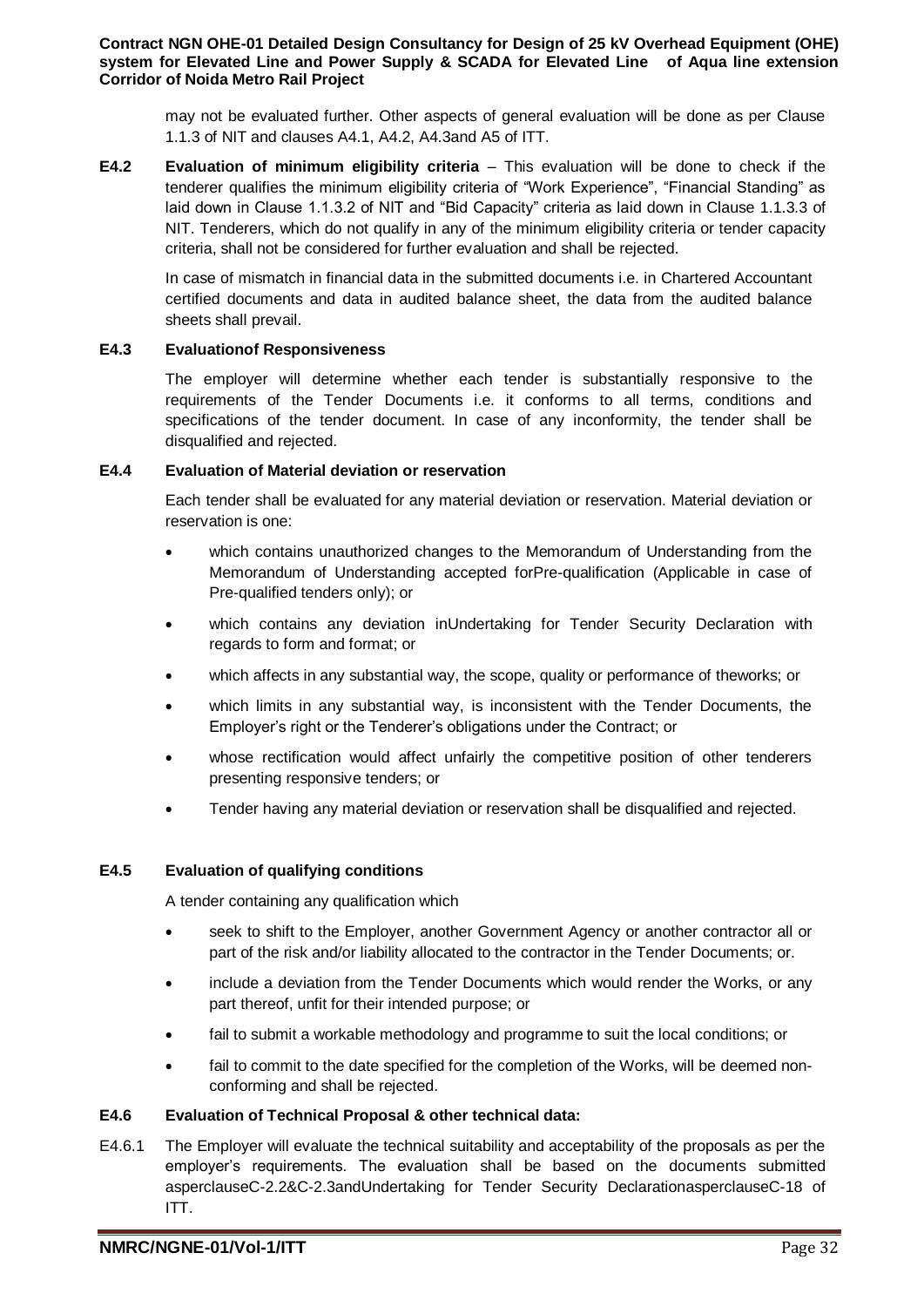- E4.6.2 Where a tenderer's technical submittal has major inadequacies his tender will be considered to be non-compliant and will be rejected.
- **E4.7** Tenders not considered substantially responsive and not full-filling the requirements of the tender document as evaluated as per item E4.1 to E4.6 shall be rejected by Employer and shall not be allowed subsequently to be made responsive by correction or withdrawal of the nonconforming deviation or reservation.
- **E4.8** If any tender is rejected, pursuant to paragraph E4.7 above, the Financial Package of such tenderer shall not be opened.
- **E4.9** The decision of the Employer as to which of the tenders are not substantially responsive shall be final.

## **E5. Evaluation of Financial Proposals**

- E5.1.1 All technically acceptable tenders will be eligible for opening of their financial proposals. The Employer shall notify all technically qualified Tenderers regarding opening of the financial proposal, such tenderers may witness the financial opening. The financial proposal(s) will then be opened online through website. Tenderers can also check financial proposal of other tenderers online.
- E5.1.2 The evaluation of Financial Proposals by the Employer will take into account, in addition to the tender amounts, the following factors:
	- a) Arithmetical errors corrected by the Employer
	- b) Such other factors of administrative nature as the Employer may consider to have potentially significant impact on contract execution, price and payments, including the effect of items or unit rates that are unbalanced or unrealistically priced.
- E5.1.3 Offers, deviations and other factors, which are in excess of the requirements of the tender documents or otherwise will result in the accrual of unsolicited benefits to the Employer, shall not be taken into account in tender evaluation.
- E5.1.4 Price adjustment provisions applicable during the period of execution of the contract shall not be taken into account in tender evaluation.
- E5.1.5 Evaluation of financial offer will be based on quantities in Bill of quantities (BOQ) and rates quoted. Any alteration in BOQ will not be given any cognizance.

## **E5.2 Correction of Errors**

- E5.2.1 Tenders determined to be technically acceptable after technical evaluation will be checked by the Employer for any arithmetical errors in computation and summation during financial evaluation. Errors will be corrected by the Employer as follows:
	- **a)** Where there is a discrepancy between amounts in figures and in words, the amount in words will govern in case of physical form of tendering. **However, in case of etendering, amount in figures will govern;**
	- b) Where there is a discrepancy between the unit price and the total amount derived from the multiplication of the unit price and the quantity, the unit price as quoted will normally govern unless in the opinion of the Employer there is an obviously gross misplacement of the decimal point in the unit price, in which event, the total amount as quoted will govern; and
- E5.2.2 If a Tenderer does not accept the correction of errors as outlined above, his tender will be rejected and action shall be taken as per Undertaking for Tender Security Declaration .

#### **E5.3 Comparison of Tenders**

Tenders will be compared in **Indian Rupees** only..

**E5.4** If any change in the Employer's Requirements is considered necessary during technical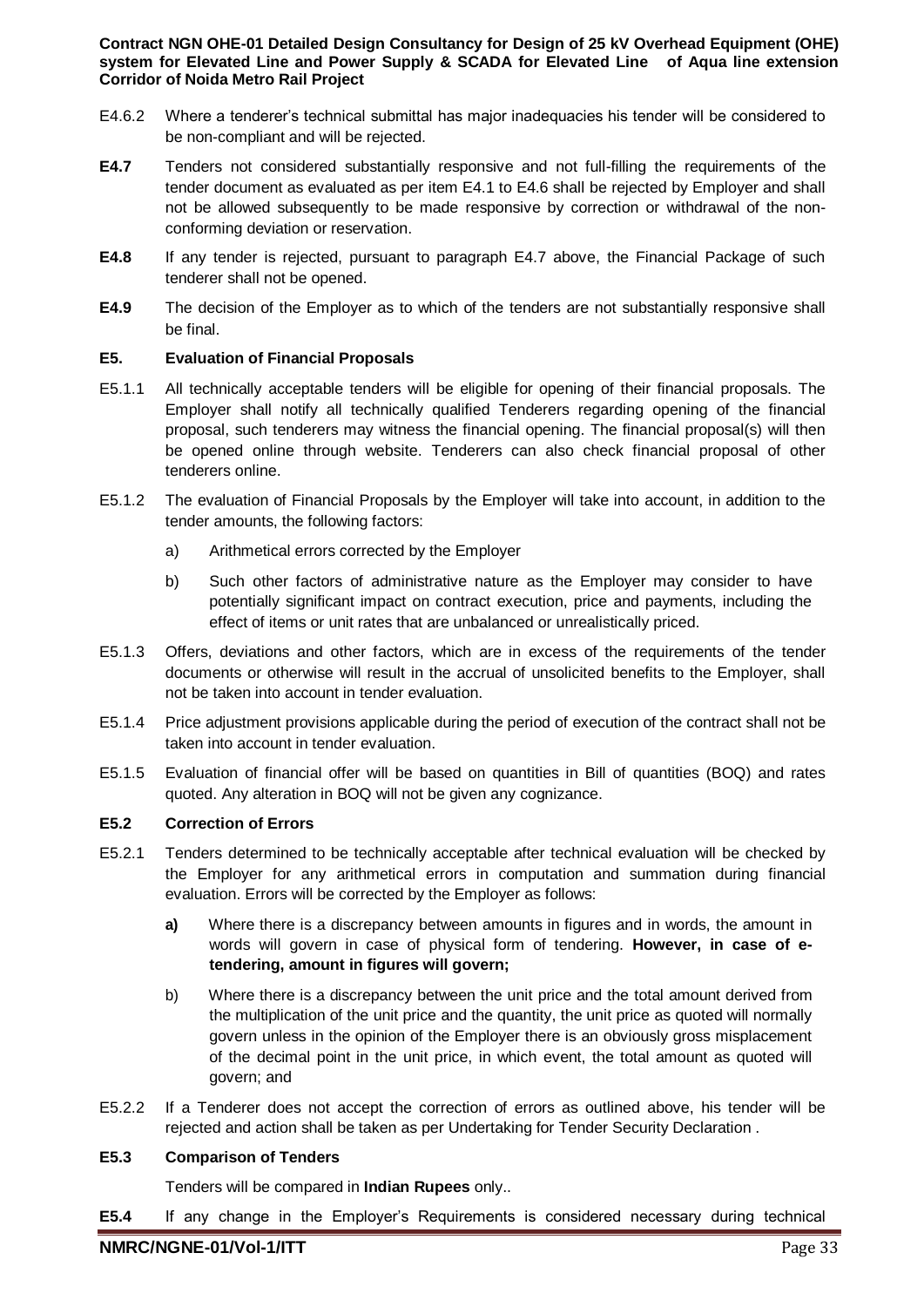evaluation, the **tenderers** who meet the requirements of paragraph A3 and A5, and whose technical offers are found to be substantially responsive in accordance with paragraph E4, will be given an opportunity to revise their financial package (Applicable in case of physical form of tendering).

- **E5.5** For the purpose of comparative evaluation of tenders received, the sum total of following shall be considered:-
	- (i) The total amount worked out from the quoted percentage (above/below/at par) by the tenderer for the given BOQ,

The total value of above thus obtained in equivalent INR shall be compared amongst various tenderers to determine the lowest evaluated tender.

- **E5.6** If the lowest tenderer as evaluated as per E5.5 has given some minor deviations then the Employer has right **to** accept some or all such minor deviation and the offer of the lowest will be reduced by the price of such accepted deviations.
- **E5.7** The Employer reserves the right to accept or reject any variation, deviation. Variations, deviations and other factors which are in excess of the requirements of the Tender Documents or otherwise result in the accrual of unsolicited benefits to the Employer shall not be taken into account in tender evaluation.

## **E6. Indigenization**

E6.1 Tenderers are encouraged to involve domestic firms in the Contract organization and design processes.

## **E. Award of Contract**

## **F1. Award**

F1.1 Subject to paragraph F2, the Employer will award the Contract to the Tenderer whose Tender has been determined to be substantially responsive and compliant to the requirements contained in the Tender Documents as per paragraph E4 and who has offered the Lowest Evaluated Tender Price as per paragraphE5.5

# F2. **Employer's Right to Accept any Tender and to Reject any or allTenders**

- F2.1 The Employer is not bound to accept the lowest or any tender and may at any time by notice in writing to the Tenderers terminate the tendering process.
- F2.2 The Tenderer should note in particular that without prejudice to the Employer's other rights under the Contract and the Undertaking for Tender Security Declaration, the Employer may terminate the Contract in the event that the Tender is accepted but the Tenderer fails to supply the Performance Security or other specified documents or fails to execute the Contract Agreement as per clauseF4.

# F3. **Notificationof Award**

- F3.1 Prior to the expiry of the period of tender validity prescribed by the Employer, the Employer will notify the successful Tenderer online that his tender has been accepted. The letter (hereinafter and in the Conditions of Contract called 'the Letter of Acceptance') shall name the sum which the Employer will pay to the Contractor in consideration of the execution, completion, maintenance and guarantee of the works by the Contractor as prescribed by the Contract (hereinafter and in the conditions of Contract called 'the Contract Price'). The "Letter of acceptance" will be sent in duplicate to the successful Tenderer, who will return one copy to the Employer duly acknowledged and signed by the authorized signatory, within one week of receipt of the same by him. No correspondence will be entertained by the employer from the unsuccessful tenderers.
- F3.2 The Letter of Acceptance will constitute a part of the contract.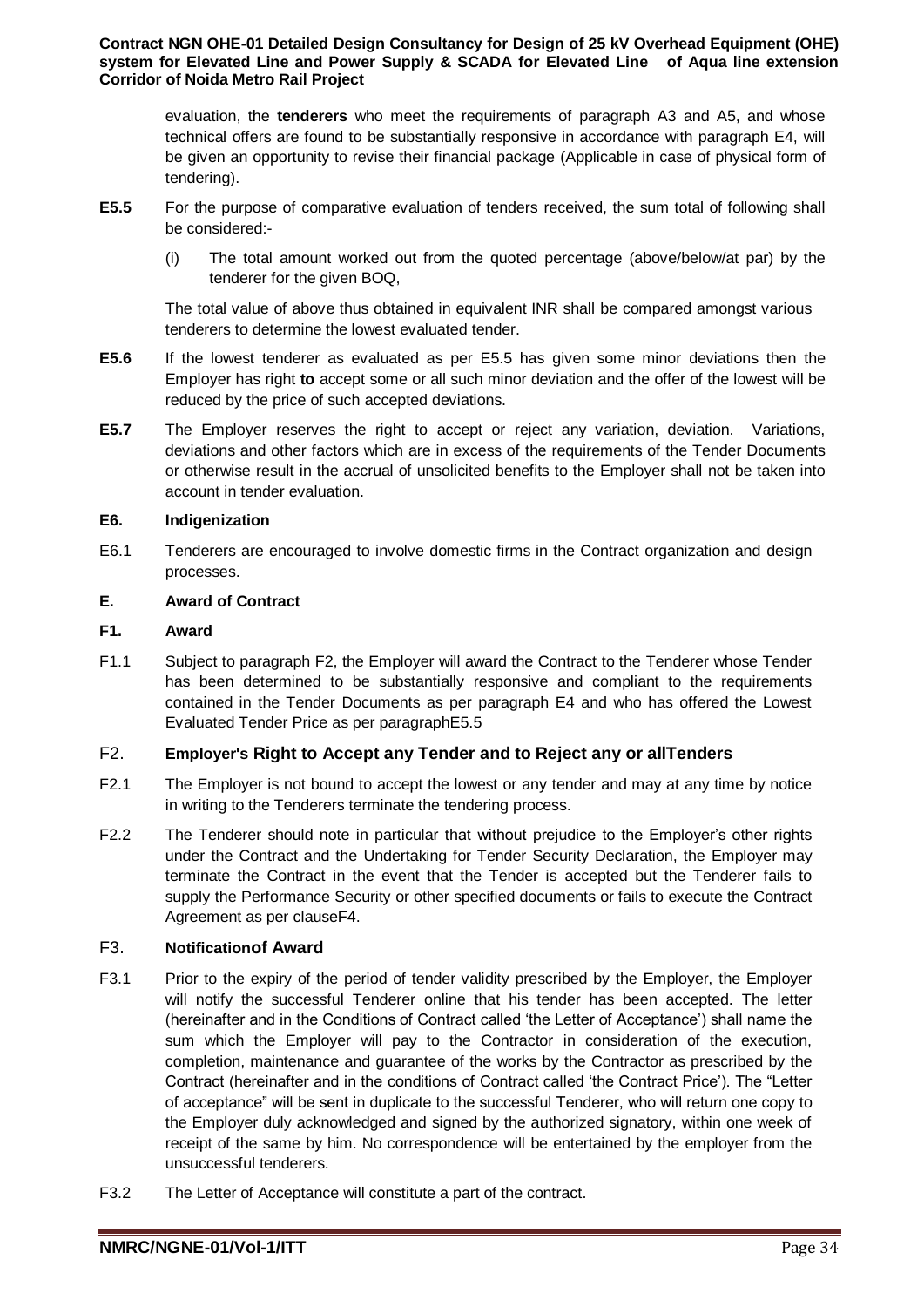F3.3 Upon "Letter of acceptance" being signed and returned by the successful Tenderer as per Clause F3.1, the employer will promptly notify the unsuccessful Tenderers.

# F4. **Signing of Agreement**

The Tenderer should note that in the event of acceptance of the Tender, the Tenderer will be required to execute the Contract Agreement in the form specified in Special Conditions of Contract with such modifications as may be considered necessary at the time of finalization of the contract within a period of 30 days of submission of Performance Security or 60 days from the date of issue of the Letter of Acceptance whichever is later.

#### F5. **Performance Security**

F5.1 The Performance Security required in accordance with Clause 4.2 of the GCC shall be for 10% of the Contract Price from the Scheduled commercial Bank (including Scheduled Commercial Foreign Banks) in India in the currency in which the Contract Price is payable. The Performance Security shall be furnished to the Employer within 30 (thirty) days of receipt of the Letter of Acceptance. The form of Performance Security is provided in Annexure-7of ITT.

The Extension of time for submission of Performance Security beyond 30 (Thirty) days up to 60 days from date of issue of LOA may be given by the Authority who is competent to sign the Contract Agreement. However, a Penal Interest of 15% per Annum shall be charged for the delay for the entire period i.e. from the date of issue of LOA to the date of submission of Performance Security. In case the Contractor fails to submit the requisite Performance Security even after 60 days from the date of Issue of LOA, the Contract shall be terminated duly forfeiting Tender Security and other dues, if any payable against the Contract. The failed contractor shall be debarred not only from participating in re-tender for that work but also in any tender of NMRC for a period of one year from date of issue of LOA.

The required Performance Security for the sum mentioned above may be submitted in any one of the following forms:

(a) Irrevocable bank guarantee in the prescribed format, given in Annexure-7 of ITT, issued by a Scheduled Commercial Bank based in India or from a branch in India of a Scheduled foreign bank. The bank guarantee must be issued on the Structured Financial Messaging System (SFMS) platform. A separate invoice of the BG will invariably be sent by the issuing bank to the Employer's bank through SFMS. The details of Employer's bank are as under:

The bank guarantee issued on the SFMS platform shall only be acceptable to the Employer.

- (b) Bank Draft in favour of NoidaMetro Rail Corporation Ltd. payable at Noida from a Scheduled Commercial Bank based in India.
- (c) Fixed Deposit Receipt of a Scheduled Commercial bank / Post offices based in India duly pledged in favour of NoidaMetro Rail Corporation Ltd.

In case of joint venture/consortium, the Performance Security is to be submitted in the name of the JV / Consortium. However, splitting of the performance security (while ensuring the security is in the name of JV / Consortium) and its submission by different members of the JV / Consortium for an amount proportionate to their scope of work is also acceptable.

The successful tenderer has the following options for submission of Bank Guarantee for Performance Security:

- (a) One Bank Guarantee for an amount of 3% of Contract value valid upto 6 months beyond the Defect Liability Period,
- (b) Deleted.
- F5.2 The Tenderer has to furnish other Guarantees, Undertakings, and Warranties, in accordance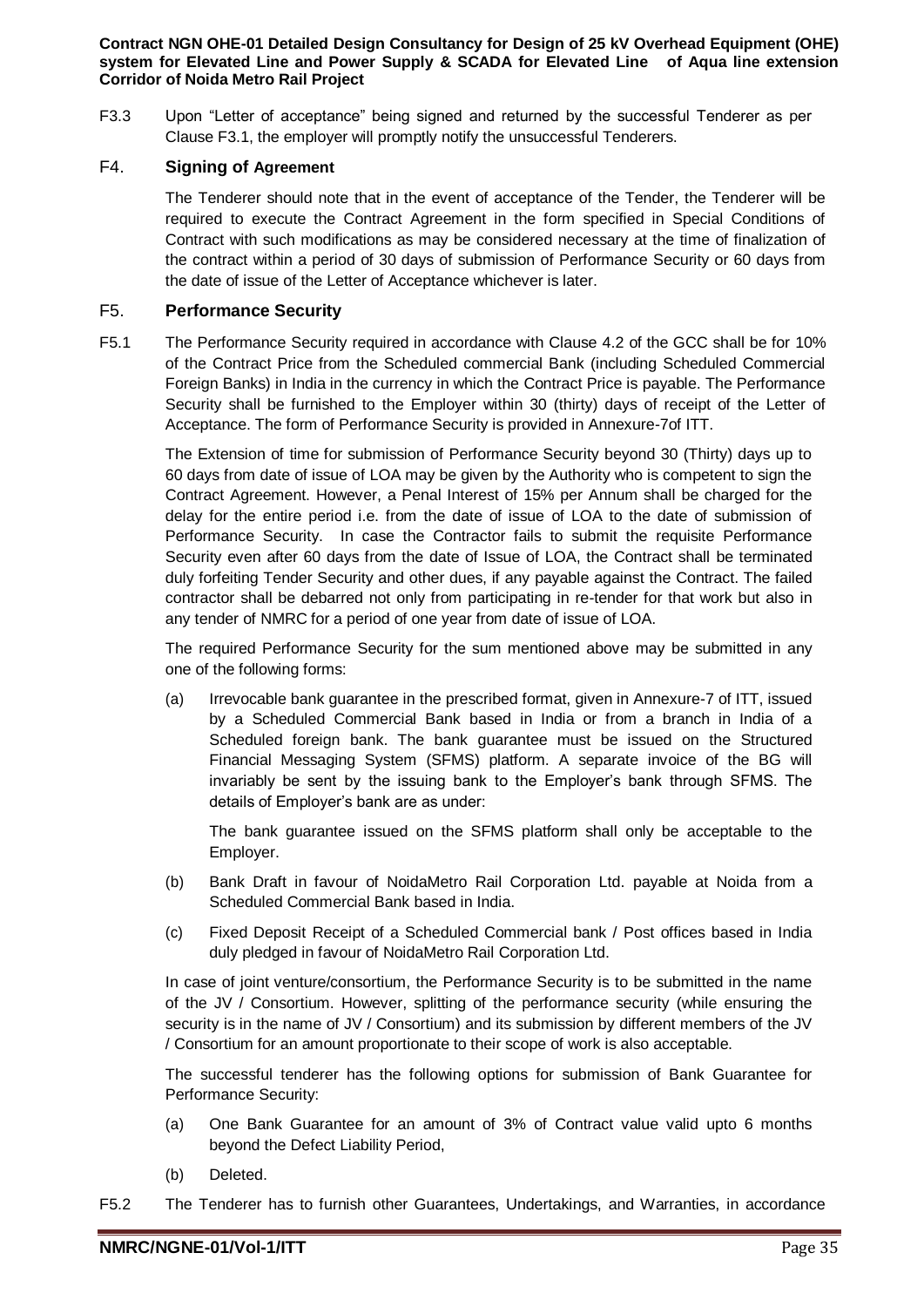with the provisions of the General Conditions of Contract and Special Conditions of Contract.

F5.3 Failure of the successful Tenderer to comply with the requirements of paragraphs F3, F4 and F5 shall constitute sufficient grounds for the annulment of the award and action shall be taken as per Undertaking for Tender Security Declaration.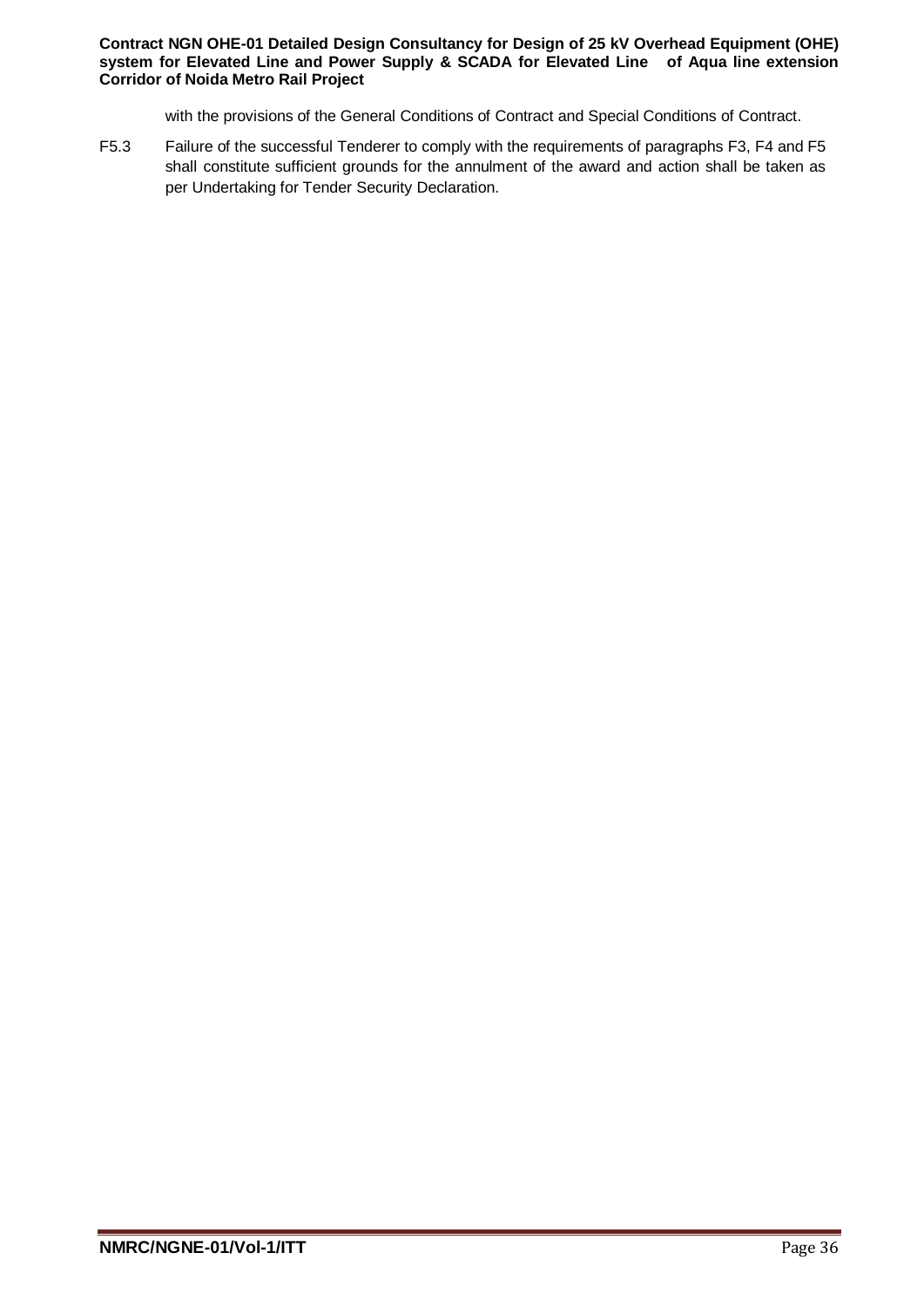# **Instructions to Tenderers**

# **Annexure 1 [As per clause C6.1]**

# **Requirements for Tenderer's Technical Proposals**

- 1 The Tenderer's attention is drawn to Clause 1 of the General Conditions of Contractin which terms are defined.
- 2 The Tenderer's Technical Proposals shall comply or, subject to reasonable development, be capable of complying with the Scope of Work &Outline Design Criteria in all respects. The Tenderer's Technical Proposals shall demonstrate such compliance. The Tenderer's Technical Proposals shall establish firmly the intended design and methodology.
- 3 The Technical Proposal should cover in detail the following:

## **Understanding and comprehension of the work involved.**

**The general approach and methodology proposed for carrying out the services covered in the Scope of Work, including such detailed information as deemed relevant. In addition, the technical proposal shall contain:**

- A detailed overall work programme and a bar chart indicating the duration and timing of assignment of each key staff or other staff member assigned to the project.
- An organisation chart together with clear description of the responsibilities of each member within the overall work programme as prescribed in clause 1.1.3.4 of NIT. Sufficient proof shall be submitted to substantiate the qualification and experience of staff deployed.
- The technical proposal will be evaluated based on the capabilities /technical strength of staff proposed to be deployed.
- A task list of deliverables and delivery dates, and the person responsible for performing the deliverable.
- The name, background and professional experience of each key staff member to be assigned to the project, with particular reference to his experience of a nature similar to that of the proposed assignment. (The majority of the key staff shall be regular members of the firm for at least six months and all members of Expertise team shall be regular employees).
- The details of the name, background and CV of any sub-contracted staff with their consent letter who will be employed on the project.
- The names and addresses of any firm who may be given sub-contracts with details of their experience in the Noida or other areas.
- The details of equipment and laboratory facilities with such subcontractors/ sub consultants shall be provided.

#### **Details of design facilities, together with their location.**

The above details should be submitted separately for comparative study and design works.The offer should cover the entire scope of work, as laid out in tender documents

Upon his appointment, the DDC shall promptly commence setting up its exclusive organization to the satisfaction of NMRC. NMRC shall provide a suitable office space in Noida for the DDC so as to have close coordination with GC/Engineer for various services.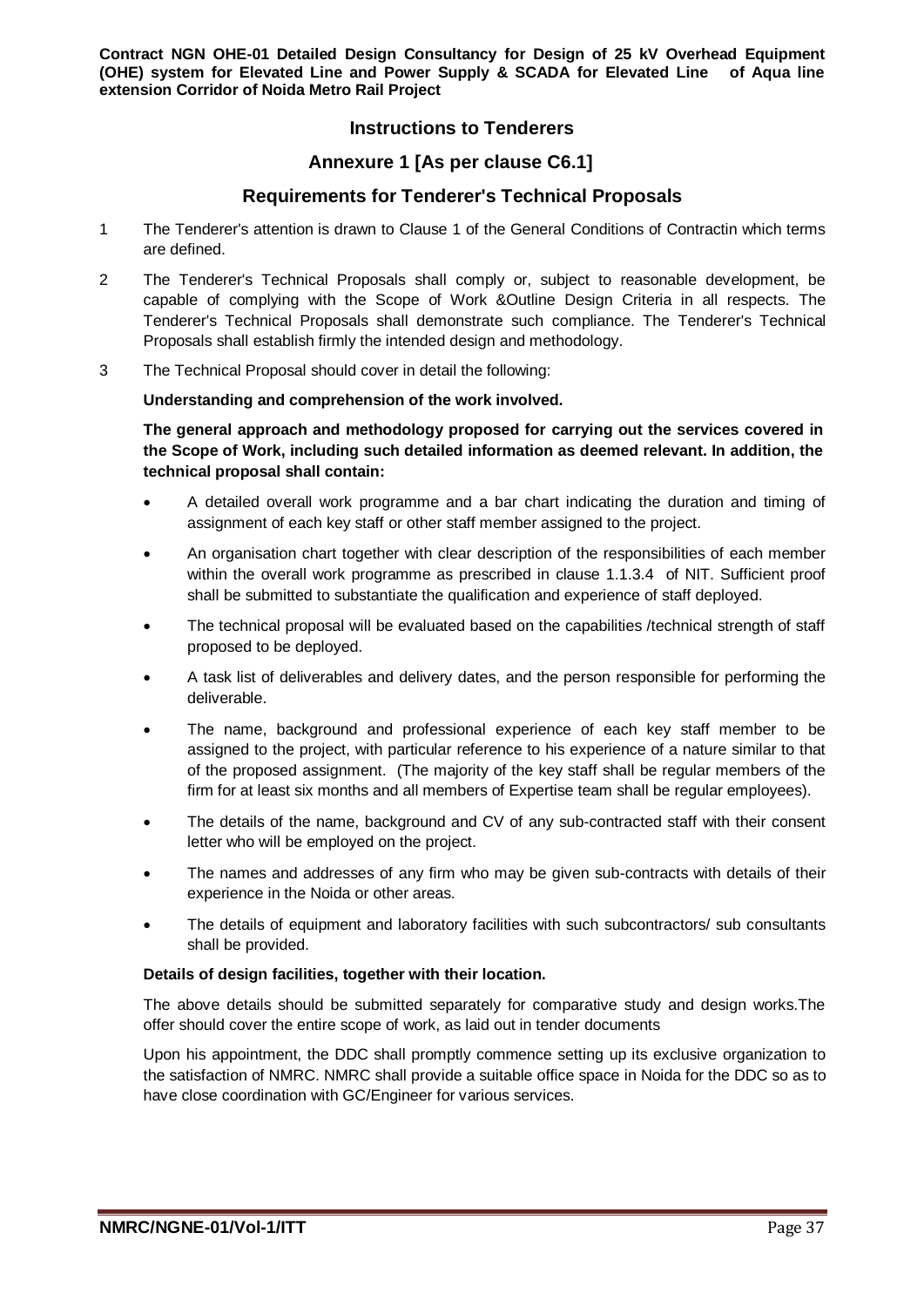#### **Instruction To Tenderers**

#### **Annexure 2 (As per clause C8.1)**

#### **Requirements for Tender Programme**

- 1) The Tender Programme shall show how the Tenderer proposes to organize and carry out the Works and to achieve Stages and complete the whole of the Works by the given Key Dates.
- 2) The Tender Programme or Programmes shall be developed as a critical path network using suitable software. The network must be fully resourced and show the co-ordination with System wide Contracts. The Works Programme shall show achievement of all Key Dates and Works Area Access Dates.
- 3) The Tender Programme shall include the Tenderer's and should indicate, wherever possible, dates and periods relating to interfaces with and between others including dates for submission of further documents required by the Contract and periods for their acceptance.
- 4) The Tender Programme shall contain sufficient detail to assure the Employer of the feasibility of the plan and approach proposed by the Tenderer.
- 5) The Tenderer should have regard to the possibility, as referred to in paragraph C8 of the Instructions to Tenderers, which during the tender evaluation period the Tender Programme may be developed into a Programme which, in the event of award, would be the initial submission of the Works Programme.
- 6) The Tender Programme shall be accompanied by a narrative statement that shall describe Programme activities, assumptions and logic, and highlight the Tenderer's perception of the major constraints and critical areas of concern in the organization, construction and completion of the Works.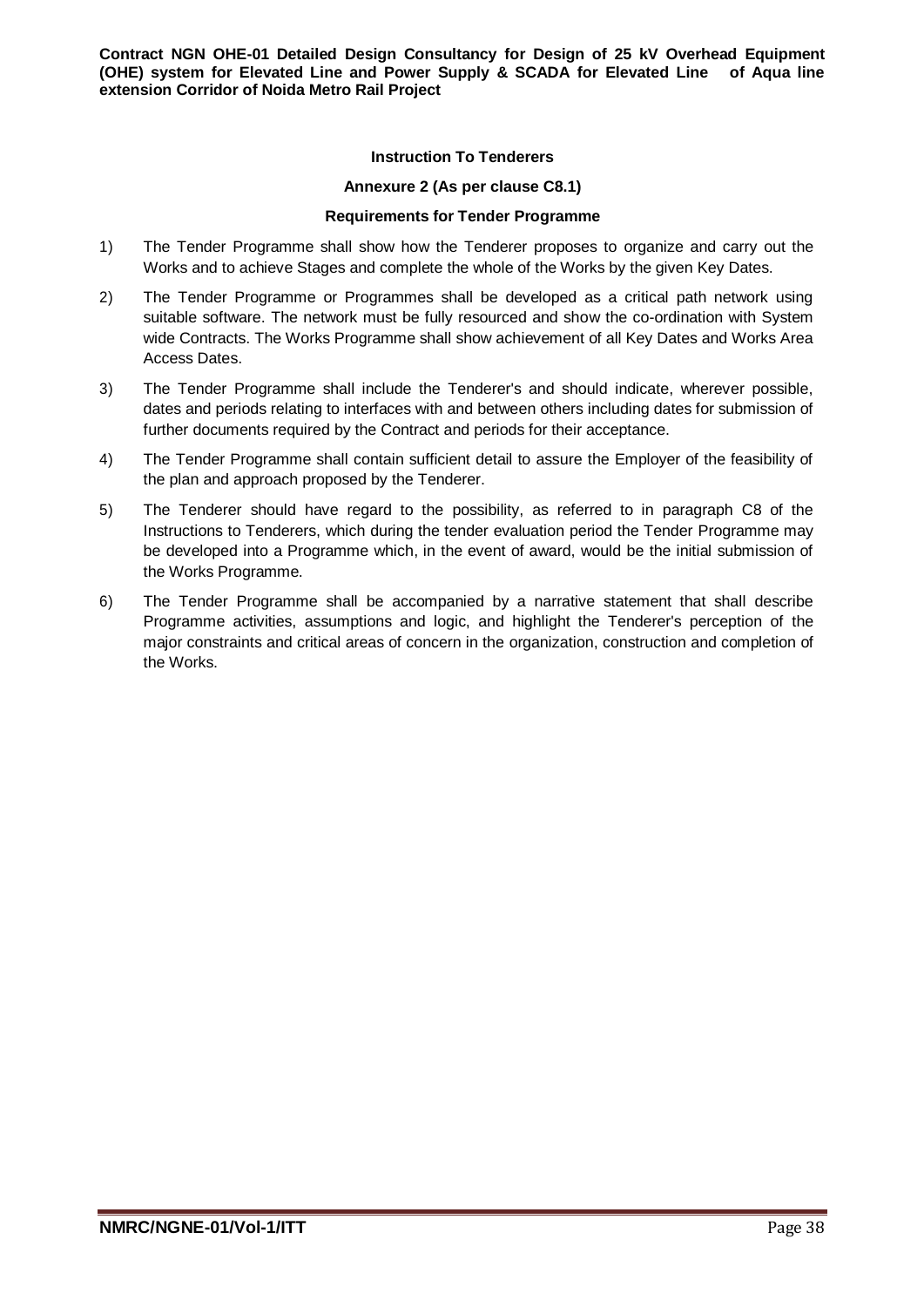## **INSTRUCTIONS TO TENDERERS**

#### **Annexure-3 [As per clause C12.1]**

Project Organization should be as under:

| S. No.         | <b>Description</b>                                                      | Requirement<br>(in nos.) | <b>Experience Required</b>   | <b>Minimum Time</b><br>Period of<br><b>Deployment</b><br>(Man month) |
|----------------|-------------------------------------------------------------------------|--------------------------|------------------------------|----------------------------------------------------------------------|
| 1              | <b>Chief Project Manager</b>                                            | 1                        | 10 Years                     | During the                                                           |
| $\overline{2}$ | <b>Systems Design Engineer</b><br>for each system as per<br>requirement | 1                        | 8 years in relevant<br>field | <b>Currency of the</b><br><b>Contract as</b><br>required             |
| 6              | <b>Supporting Staff</b>                                                 | As required              |                              |                                                                      |

Note: The Chief Project Manager and System Design Engineer must have an experience of successful design, as applicable, of One such similar project in any of the metro organisation during last 7 yrs.

## **Design Period: Till the completion of activities 01 to 5 in Appendix C (Schedule of Payment) of Volume-4 (Financial Package).**

#### Clauses of Experts deployment

**1.** All of the above experts should be graduates in Electrical Engineering, except for Design Engineer (SCADA) and Civil & Structural Engineer. Design Engineer (SCADA) can be graduate in Electrical/Electronics/Computer Engineering and Civil & Structural Engineer should be graduate in Civil Engineering.

All the above experts should be fluent in English Language.

**2.** Above clause specifies the minimum period of deployment of expert for this project in India. The above deployment can in different and multiple blocks of time period varying/distributed throughout the contract period.

Minimum deployment of expert or expat shall be for one months' time block at one stretch in all the cases as agreed mutually.

- **3.** The deployment schedule (for each expert ) shall be proposed by DDC and approved by NMRC.
- **4.** No additional payment shall be done for the deployment of experts for the work described in scope of work and other clause in the tender.
- **5.** Irrespective of length of deployment of expert1s, the DDC has to carry out the works and activities specified in tender without any extra cost. However, if project gets extended/delayed due to no fault of consultant, then payment for additional deployment of manpower as instructed by NMRC for Chief Project Manager / Design Engineers will be paid as per the rates quoted for Statement No.3 Activity – II of Volume-4 (Financial Package).
- **6.** The prices of design period and minimum deployment after design as per project organisation table are included in contract amount. Design period is considered till the completion of activities 01 to 5 in Appendix C (Schedule of Payment) of Volume-4 (Financial Package).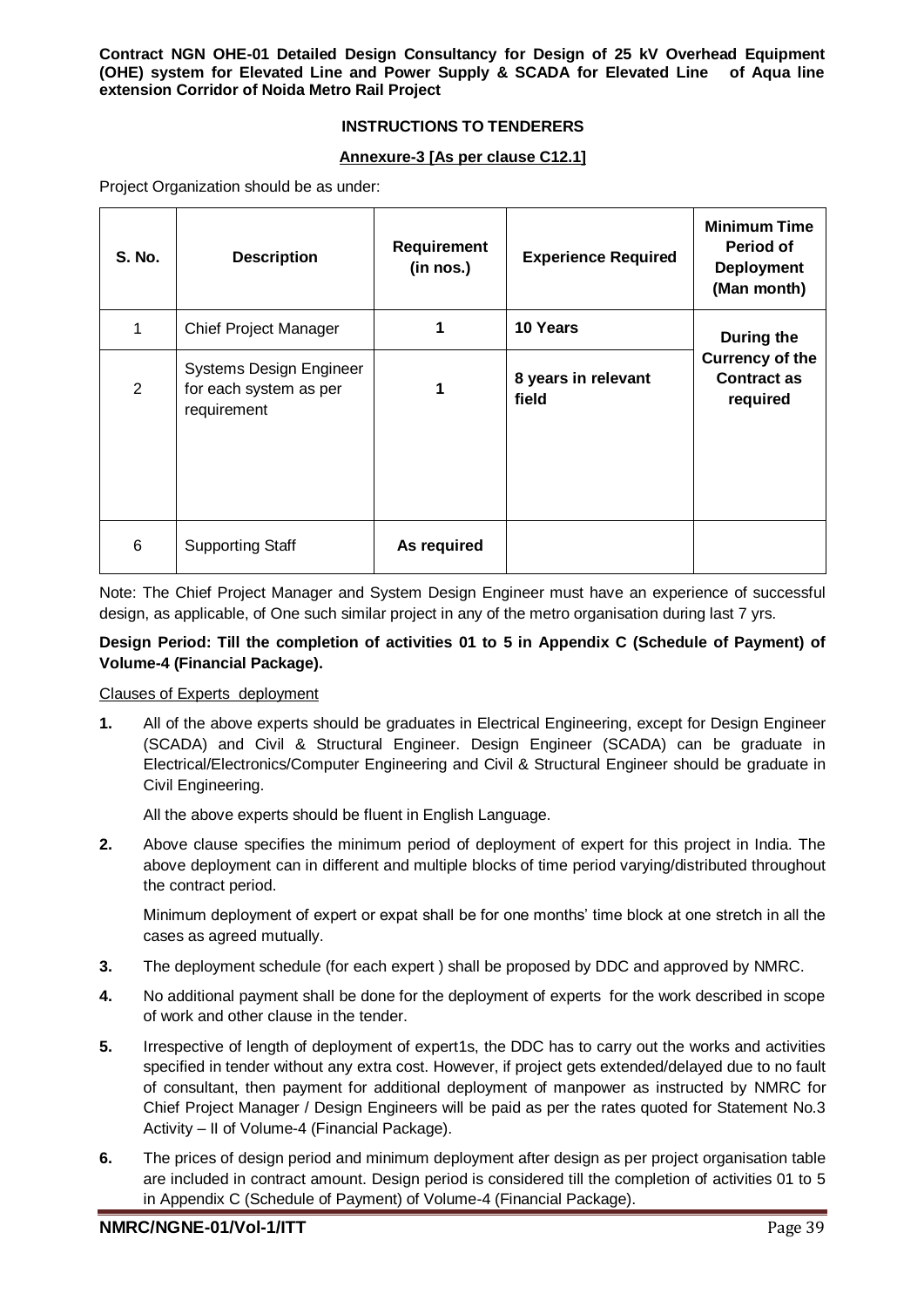- **7.** For any additional corridor, deployment of experts in India for additional period will be required, same shall be paid extra as per rates quoted for Statement No.3 Activity-II of Volume-4 (Financial Package).
- **8.** Mobilisation of Experts should be arranged by the DDC. For deployment of the local staff a notice will be issued 15 days in advance. Failure to deploy the staff by the end of notice period, action will be taken accordingly as per following clauses.
- **9.** It should be ensured that Project (Design) Organisation is maintained throughout contract period up to ROD and must be made available upon requirement else NMRC shall arrange alternative Design Expert at the risk and cost of contractor (DDC) and cost for deployment of expert shall be deducted/charged from DDC or shall be recovered/deducted in the bill.
- **10.** Irrespective of above, for non-deployment of experts a penalty would be imposed upon the contractor and cost would be recovered at the rates quoted by the DDC for Statement No.3 Activity-II of Volume-4 (Financial Package)of this contract.
- **11.** For every payment of bill, the contractor and Engineer should certify that Experts as per deployment schedule have been deployed in India on this project as per the Agreed deployment schedule, or else penalty and cost recovery for alternative experts as per above clause has been proposed for deduction from the bill.
- **12.** The successful tenderer will provide the above manpower as per requirement mutually agreed by Designer and NMRC officials.
- **13.** Bio-data and other relevant document shall be furnished along with the offer. The Bio-data should clearly bring out relevant experience in specific core area.

The above experts and expats should be graduates in relevant discipline and should have minimum design experience in relevant field as mentioned in clause 1.1.3.4 of NIT.

Bio-data and other relevant document shall be furnished along with the offer. The Bio-data should clearly bring out relevant experience**.**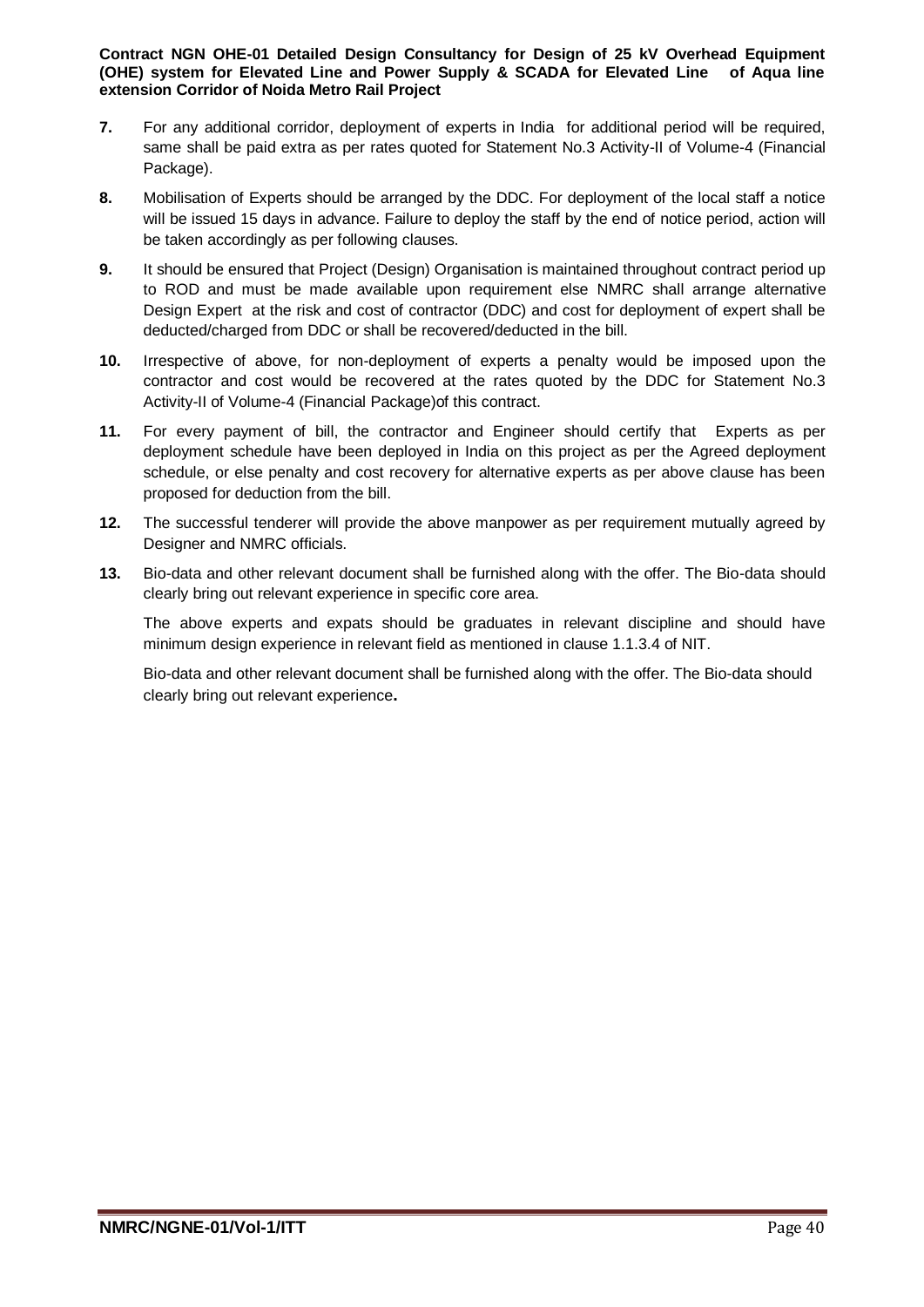# **INSTRUCTIONS TO TENDERERS**

# **Annexure-4 [As per clause C12.1]**

# **MINIMUM ORGANISATION STRUCTURE REQUIRED**

**(Minimum deployment shall be as per NIT clause 1.1.3.4)**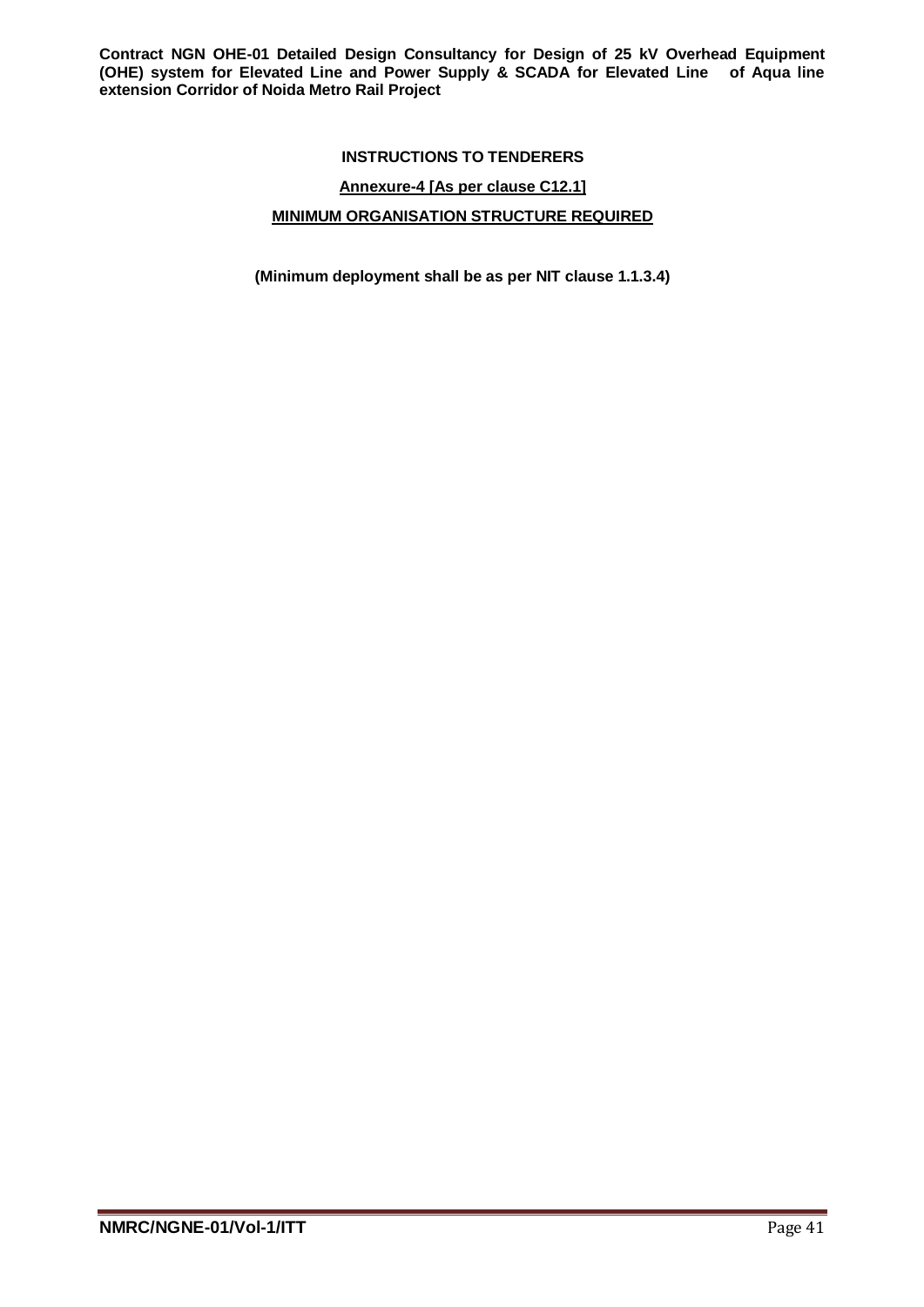# **INSTRUCTIONS TO TENDERERS**

# **Annexure-5 [As per clause C 13]**

# **RESOURCES PROPOSED FOR THE PROJECT- PLANTS & EQUIPMENTS**

**NOT USED**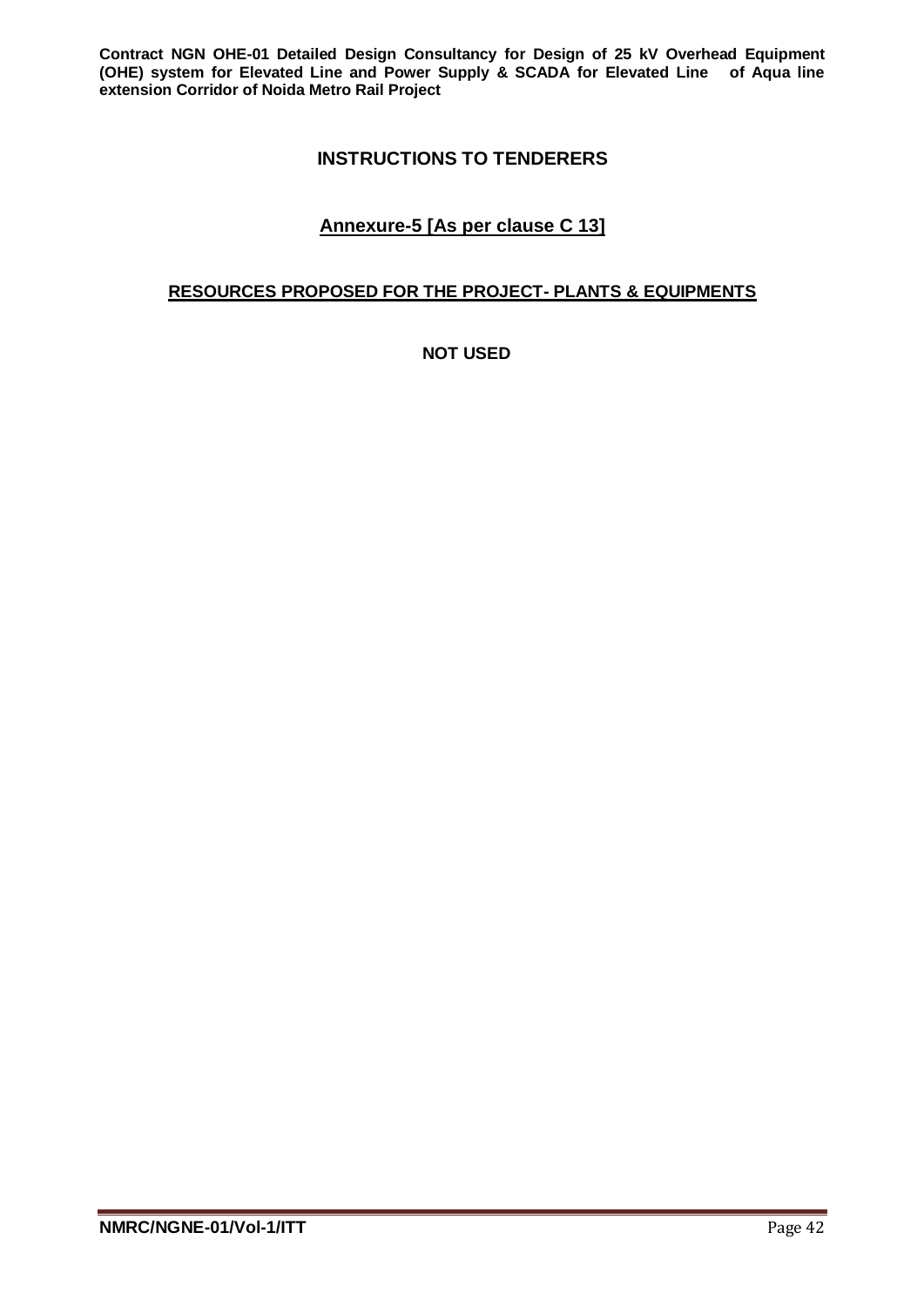#### **Instructions to Tenderers**

#### **Annexure 6 (As per Clause C18.1)**

#### **UNDERTAKING FOR TENDER SECURITY DECLARATION**

We, \_\_\_\_\_\_\_\_\_\_\_ (Legal Name of Tenderer / JV / Consortium) hereby confirm that we are submitting the tender (Name of the work as per Clause 1.1.1 of NIT) floated by NMRC.

We do hereby undertake that in the following cases, we shall be debarred from participating in the retender of this work and also will be debarred from participating in any tender of NMRC for a period as specified in table below:

| S.No. | Case                                                                                                                                                        | Period of ban*   |
|-------|-------------------------------------------------------------------------------------------------------------------------------------------------------------|------------------|
| 1.    | a) if we resile or withdraw our Tender during the period of Tender<br>evaluation before opening of Financial Package (in case of two<br>package system); or | One year         |
| 2.    | a) if we resile or withdraw our Tender during the period of Tender<br>evaluation in case of single package system; or                                       |                  |
|       | b) if we do not accept the correction of our Tender price, in terms<br>of Clause E5.2 of ITT, during evaluation of Financial Proposal;<br>or                |                  |
|       | c) if, having been notified of the acceptance of our Tender by<br>NMRC during the period of tender validity, we                                             | In all the cases |
|       | (i) fail or refuse to furnish the unconditional acceptance of LOA<br>within the time limit specified in Clause F3.1 of ITT and/or                           | Two years        |
|       | fail or refuse to furnish the Performance Security in<br>(ii)<br>accordance with Clause F5.1 of ITT & Clause 3.2 4.2.4 of<br>GCC and/or                     |                  |
|       | (iii) fail or refuse to enter into a Contract within the time limit<br>specified in Clause F4 of ITT                                                        |                  |

\* Period of ban shall be from the date of resiling / withdrawal of this tender or from date of issue of LOA, as the case may be.

#### STAMP & SIGNATURE OF AUTHORISED SIGNATORY

Note:

- 1. The undertaking shall be signed by authorized signatory of the tenderer.
- 2. In case of JV/Consortium, above action of debarment shall be taken against each of the constituent members of JV/Consortium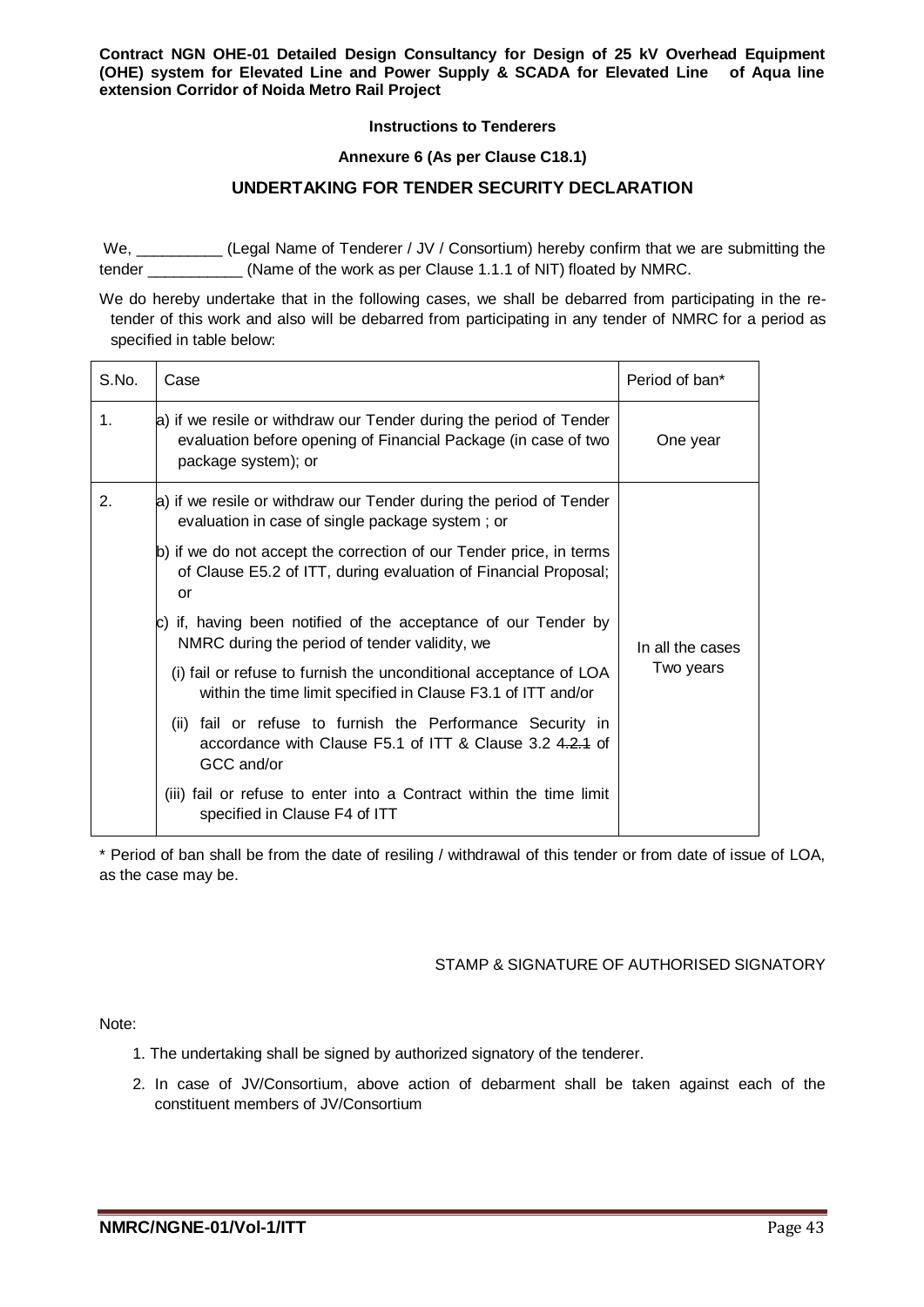> **Instructions to Bidders Annexure – 6A**

**Deleted**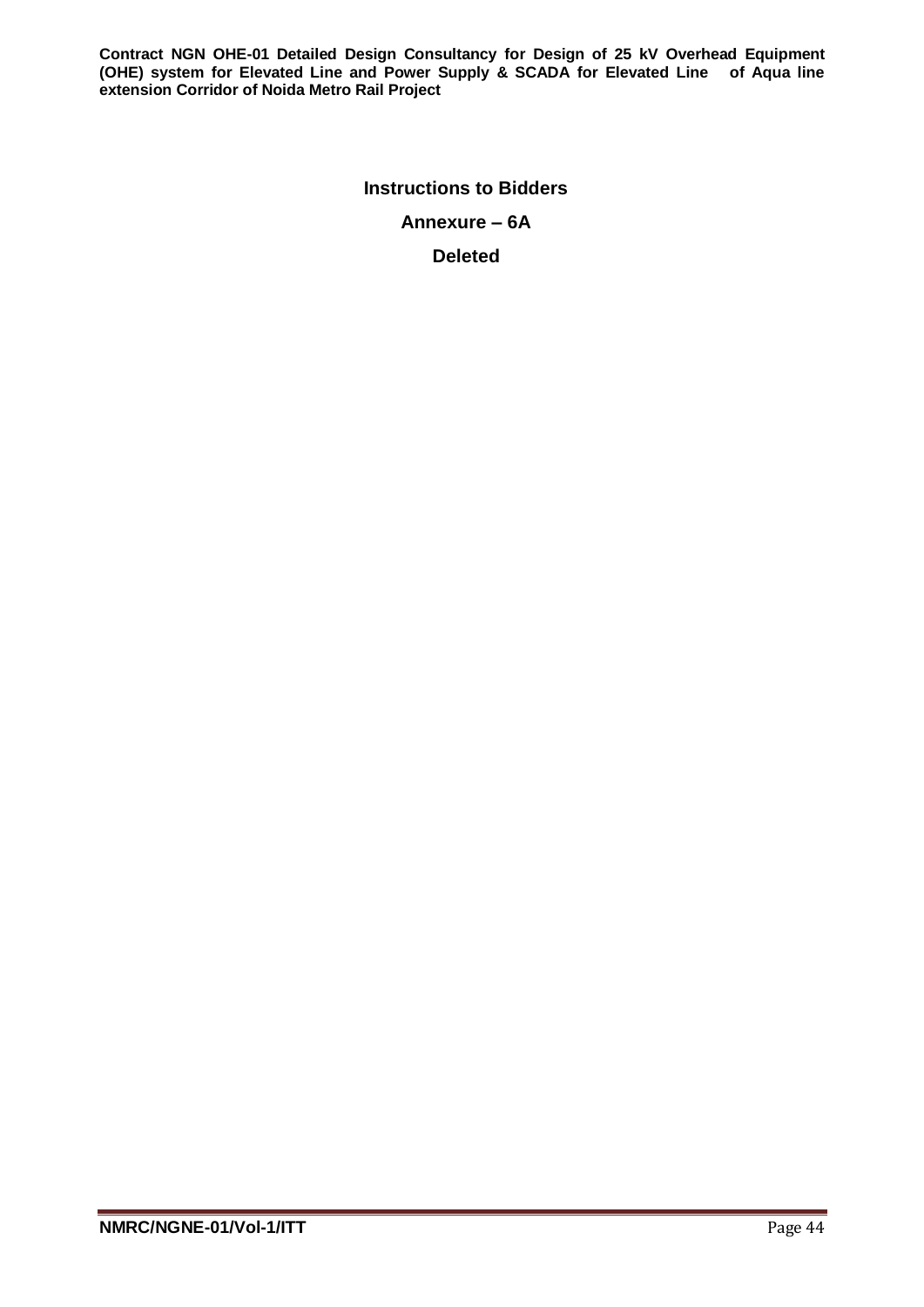#### **Instructions to Tenderers**

#### **Annexure 7 (As per ClauseF5.1)**

#### **FORM OF PERFORMANCE SECURITY (GUARANTEE) BY BANK**

#### (Refer Clause F5 of "Instructions to Tenderers")

- **1.** This deed of Guarantee made this day of ………………. (month&year) between Bankof………………….………….(herein after called the "Bank") of the one part, and Noida Metro Rail Corporation Limited (hereinafter called "the Employer") of the other part.
- **2.** Where as Noida Metro Rail Corporation Limited has awarded the contract for the controller than the controller of work as per Clause 1.1.1 of NIT) (hereinafter called the contract) to …………………………… (Name of the Contractor) hereinafter called the Contractor.
- **3.** AND WHERE AS the Contractor is bound by the said Contract to submit to the Employer a Performance Security for a total amount of Rs…………………(Amount in figures andwords).
- **4.** Now we the Undersigned…………………………………….(Name of the Bank)being fully authorized to sign and to incur obligations for and on behalf of and in the name of………………………….. (Full name of Bank), hereby declare that the said Bank will guarantee the Employer the full amount of Rs. …………………………… (Amount in figures and Words) as stated above.
- **5.** NOW THEREFORE, we hereby affirm that we are the Guarantor and responsible to you, on behalf of the Contractor and we hereby unconditionally, irrevocably and without demur undertake to immediately pay to the Employer upon first written demand and without cavil or argument, any sum or sums within limits of ………….. (Amount of Guarantee) as aforesaid without reference to the Contractor and without your needing to prove or show grounds or reasons for your demand for the sum specified therein. The Bank shall pay to the Employer any money so demanded not withstanding any dispute/disputes raised by the Contractor in any suit or proceedings pending before any Court, Tribunal or Arbitrator/s relating thereto and the liabilityunderthisguaranteeshallbeabsoluteandunequivocal.
- **6.** This Guarantee is valid till ………………….. (The initial period for which this Guarantee will be valid shall be as stated in Clause F.5.1of the "Instructions to Tenderers".)
- **7.** At any time during the period in which this Guarantee is still valid, if the Employer agreestograntatimeextensiontotheContractor oriftheContractorfailstocomplete the Works within the time of completion as stated in the Contract, or fails to discharge himself of the liability or damages or debts as stated under Para 5, above, it is understood that the Bank will extend this Guarantee under the same conditions for the required time on demand by the Employer and at the cost of the Contractor.
- **8.** The Bank agrees that no change, addition, modifications to the terms of the contract Agreement or to any documents, which have been or may be made between the Employer and the Contractor, will in no way release us from the liability under this Guarantee; and the Bank, hereby, waives any requirement for notice of any such change, addition or modification to the Bank.
- **9.** The Guarantee hereinbefore contained shall not be affected by any change in the ConstitutionoftheBankoroftheContractor.
- **10.** The neglect or forbearance of the Employer in enforcement of payment of any moneys, the payment whereof is intended to be hereby secured or the giving of time by the Employer for the payment here of shall in no way relieve the bank of their liability under this deed.
- **11.** The expressions "the Employer", "the Bank" and "the Contractor" hereinbefore used shall include their respective successors andassigns.
- **12.** Notwithstanding anything containedherein:

|  |  |  |  |  |  | a) Our liability under this Bank Guarantee shall not exceed |  |  |  |
|--|--|--|--|--|--|-------------------------------------------------------------|--|--|--|
|--|--|--|--|--|--|-------------------------------------------------------------|--|--|--|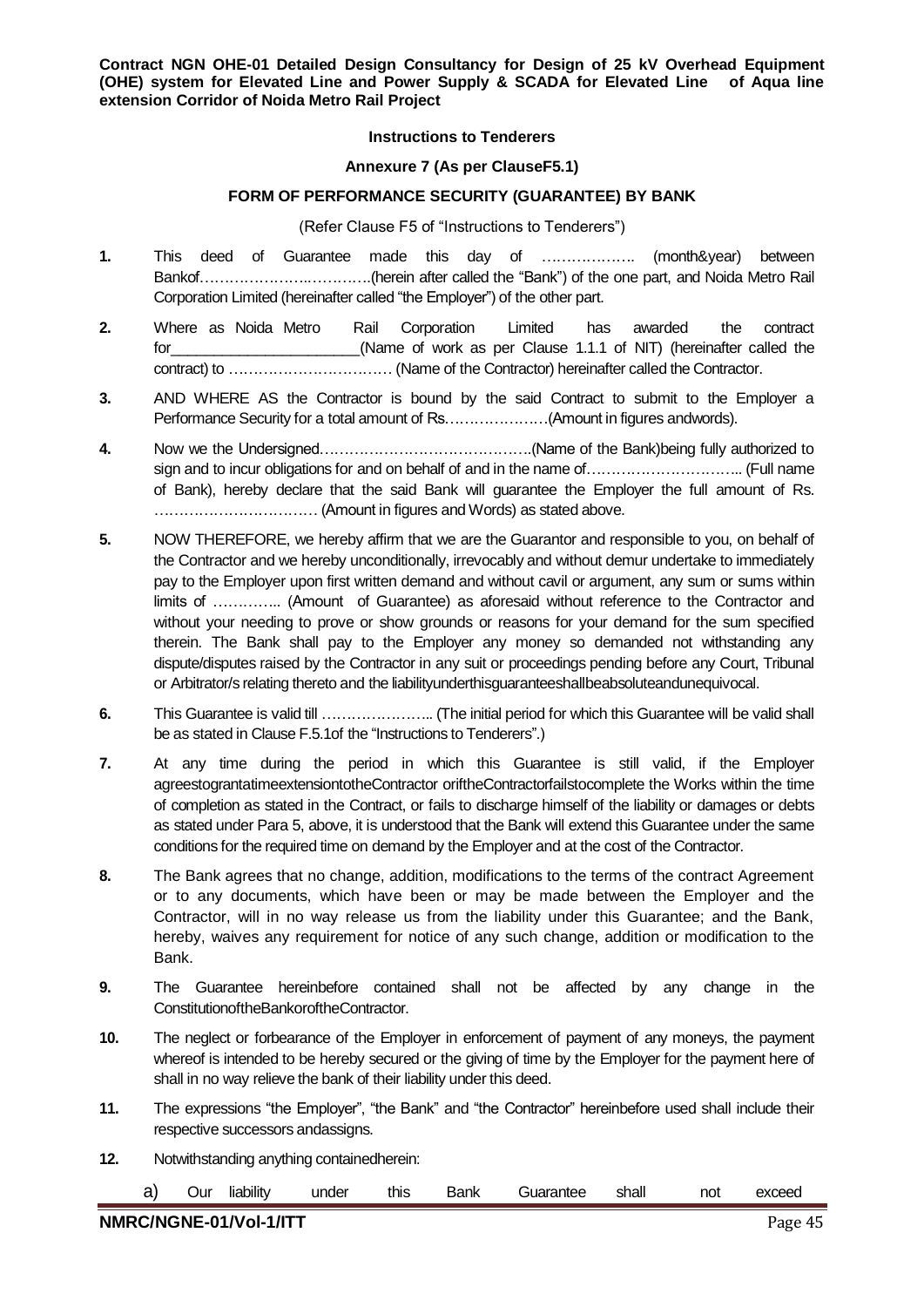Rs……………(Rupees………)

- b) ThisBankGuaranteeshallbevalidupto…………….
- c) Weare liable to pay the guarantee amount or part thereof under this Bank Guarantee only &only if you serve upon us a written claim or demand on or before………….

In witness whereof I/We of the bank have signed and sealed this guarantee on the …………. day of

…………… (Month & year) being herewith duly authorized.

For and on behalf of the…………………………. Bank.

#### **Signature of Authorized Bank official**

Name : …………………………….. Designation : …………………………….. Stamp/Seal of the Bank :……………………………..

Signed, sealed and delivered for and on behalf of the Bank by the above named ………………. in the presence of :

| Witness 1. | Witness 2. |
|------------|------------|
| Signature  | Signature  |
| Name       |            |
| Address    | Address    |

#### **Notes:**

- 1. The stamp papers of appropriate value shall be purchased in the nameoftheBank,who issues the 'BankGuarantee'.
- 2. The 'Bank Guarantee' shall be from the Scheduled Commercial BankbasedinIndia, acceptable toEmployer
- 3. The 'Bank Guarantee' must be issued on the Structured Financial Messaging System (SFMS) platform.
- 4. A separate copy of the BG has to be sent by the issuing bank to the Employer's bank through SFMS. The details of Employer's bank are as under.
- 5. Following codes are to be used by issuing bank for the purpose of Confirmation and amendment in Bank Guarantees:-

| Code  | Purpose                        |
|-------|--------------------------------|
| MT760 | Confirmation of Bank Guarantee |
| MT767 | Amendment in bank Guarantee    |

6. Bank Guarantee issued on the SFMS platform with any other code other than mentioned above for the purpose shall not be acceptable to the Employer.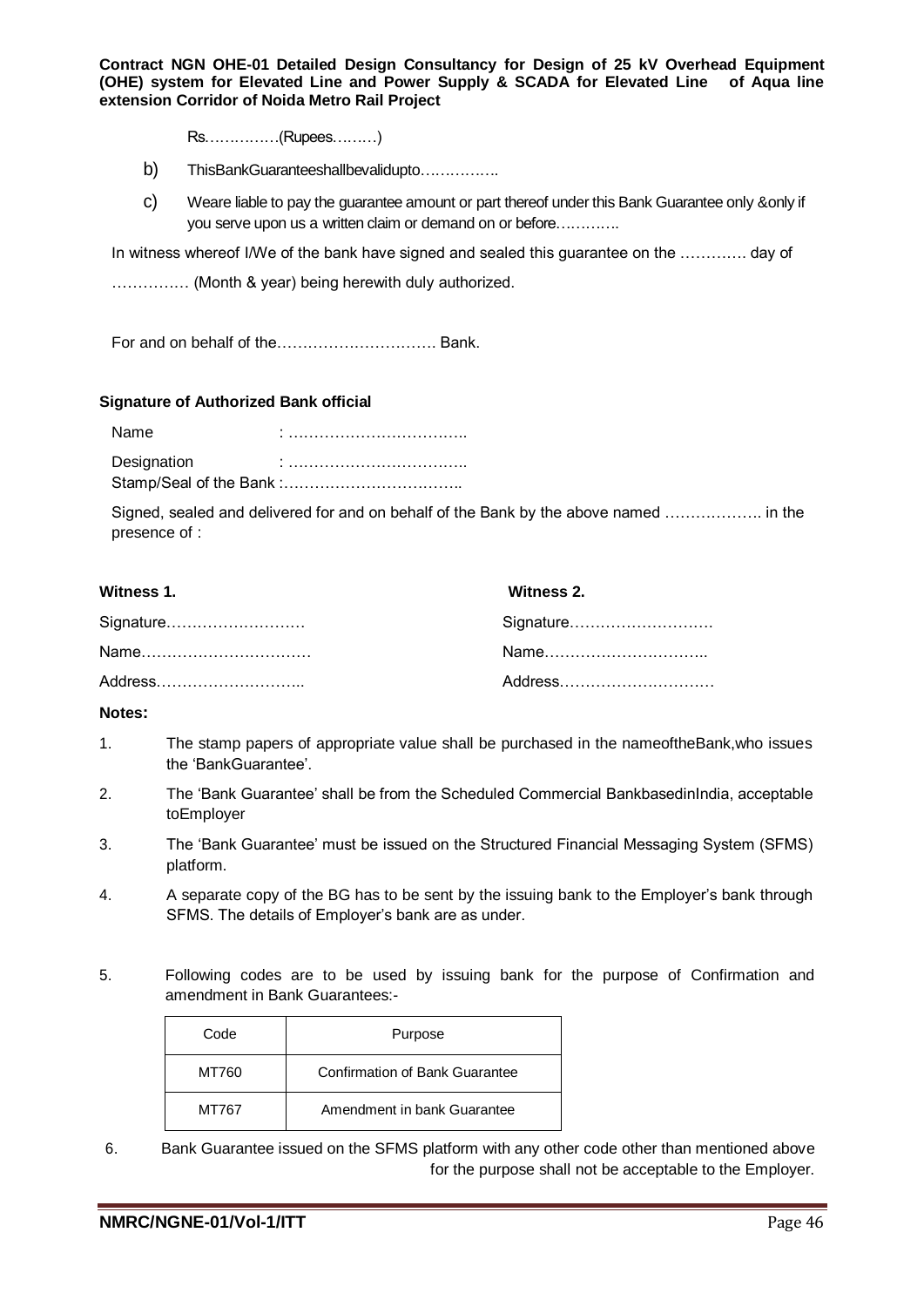#### **INSTRUCTIONS TO TENDERERS**

#### **Annexure 7A**

#### **(As per Clause C12.3 of ITT)**

# **FORM OF ADDITIONAL BANK GUARANTEE**

- **1.** This deed of Guarantee made this day of ………………. (month & year) between Bankof………………….………….(herein after called he "Bank")of the one part, and Noida Metro Rail Corporation Limited (hereinafter called "the Employer") of the other part.
- **2.** Whereas Noida Metro Rail Corporation Limited has awardedthe contractfor The Clause 1.1.1 of NIT) (hereinafter  $(Name$  of work as per Clause 1.1.1 of NIT) (hereinafter called the contract) to …………………………… (Name of the Contractor) hereinafter called the Contractor.
- **3.** AND WHEREAS the Contractor is bound by the said Contract clause no. C12.3 of ITT to submit to the Employer, a Additional Bank Guarantee for a total amount (equal to 1% of contract value as per LOA) of Rs…………………(Amount in figures and words).
- **4.** NowwetheUndersigned…………………………………….(NameoftheBank)being fully authorized to signand to incur obligations for and on behalf of and in the name of………………………….. (Full name of Bank), hereby declare that the said Bank will guarantee the Employer the full amount of Rs. …………………………… (Amount in figuresandWords)asstatedabove.
- **5.** NOW THEREFORE, we hereby affirm that we are the Guarantor and responsible to you, on behalf of the Contractor and we hereby unconditionally, irrevocably and without demur undertake to immediately pay to the Employer upon first written demand and without cavil or argument, any sum or sums within limits of ………….. (Amount of Guarantee) as aforesaid without reference to the Contractor and without your needing to prove or show grounds or reasons for your demand for the sum specified therein. The Bank shall pay to the Employer any money so demanded notwithstanding any dispute/disputes raised by the Contractor in any suit or proceedings pending before any Court, Tribunal or Arbitrator/s relating thereto and the liabilityunderthisguaranteeshallbeabsoluteandunequivocal.
- **6.** This Guarantee is valid till ………………….. (The initial period for which this Guarantee will be valid must be for atleast 6-months (Six months)longer than the anticipated expiry date of Defect Liability Period.)
- **7.** At any time during the period in which this Guarantee is still valid, if the Employer agreestograntatimeextensiontotheContractororiftheContractorfailstocompletethe Works within the time of completion as stated in the Contract, or fails to discharge himself of the liability or damages or debts as stated under Para 5, above, it is understoodthattheBankwillextendthisGuaranteeunderthesameconditionsforthe requiredtimeondemandbytheEmployerandatthecostoftheContractor.
- **8.** The Bank agrees that no change, addition, modifications to the terms of the contract Agreement or to any documents, which have been or may be made between the Employer and the Contractor, will in no way release us from the liability under this Guarantee; and the Bank, hereby, waives any requirement for notice of any such change, addition or modification to the Bank.
- **9.** The Guarantee hereinbefore contained shall not be affected by any change in the ConstitutionoftheBankoroftheContractor.
- **10.** The neglect or forbearance of the Employer in enforcement of payment of any moneys, the payment whereof is intended to be hereby secured or the giving of time bytheEmployerforthepaymenthereofshallinnowayrelievethebankoftheirliability under thisdeed.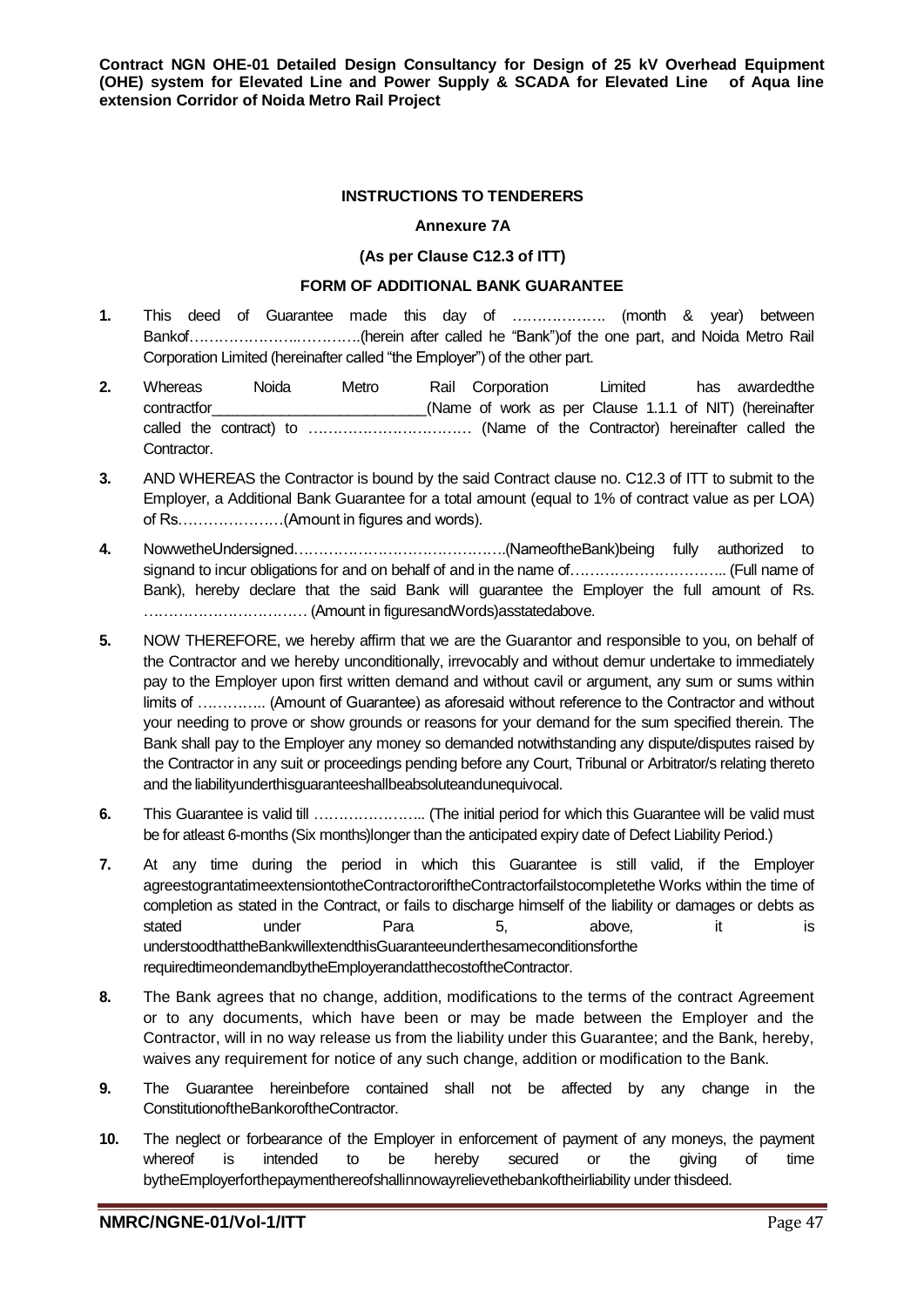- **11.** The expressions "the Employer", "the Bank" and "the Contractor" hereinbefore used shall include their respective successors andassigns.
- **12.** Notwithstanding anything containedherein:
	- a) Our liability under this Bank Guarantee shall not exceed Rs……………(Rupees………)
	- b) This Bank Guarantee shall be valid upto...............
	- c) We are liable to pay the guarantee amount or part thereof under this Bank Guarantee only &only if you serve upon us a written claim or demand on or before………….

In witness whereof I/We of the bank have signed and sealed this guarantee on the …………. day of

…………… (Month & year) being herewith duly authorized.

For and on behalf of the…………………………. Bank.

#### **Signature of Authorized Bank official**

| Name        |  |
|-------------|--|
| Designation |  |
|             |  |

Signed, sealed and delivered for and on behalf of the Bank by the above named ………………. in the presence of :

| Witness 1. | Witness 2. |
|------------|------------|
| Signature  | Signature  |
| Name       |            |
| Address    | Address    |

#### **Notes:**

- 1. The stamp papers of appropriate value shall be purchased in the nameoftheBank,whoissues the 'BankGuarantee'.
- 2. The 'Bank Guarantee' shall be from the Scheduled Commercial BankbasedinIndia, acceptable toEmployer.
- 3. The 'Bank Guarantee' must be issued on the Structured Financial Messaging System (SFMS) platform.
- 4. A separate copy of the BG has to be sent by the issuing bank to the Employer's bank through SFMS. The details of Employer's bank are as under.
- 5. Following codes are to be used by issuing bank for the purpose of Confirmation and amendment in Bank Guarantees:-

| Code  | Purpose                               |
|-------|---------------------------------------|
| MT760 | <b>Confirmation of Bank Guarantee</b> |